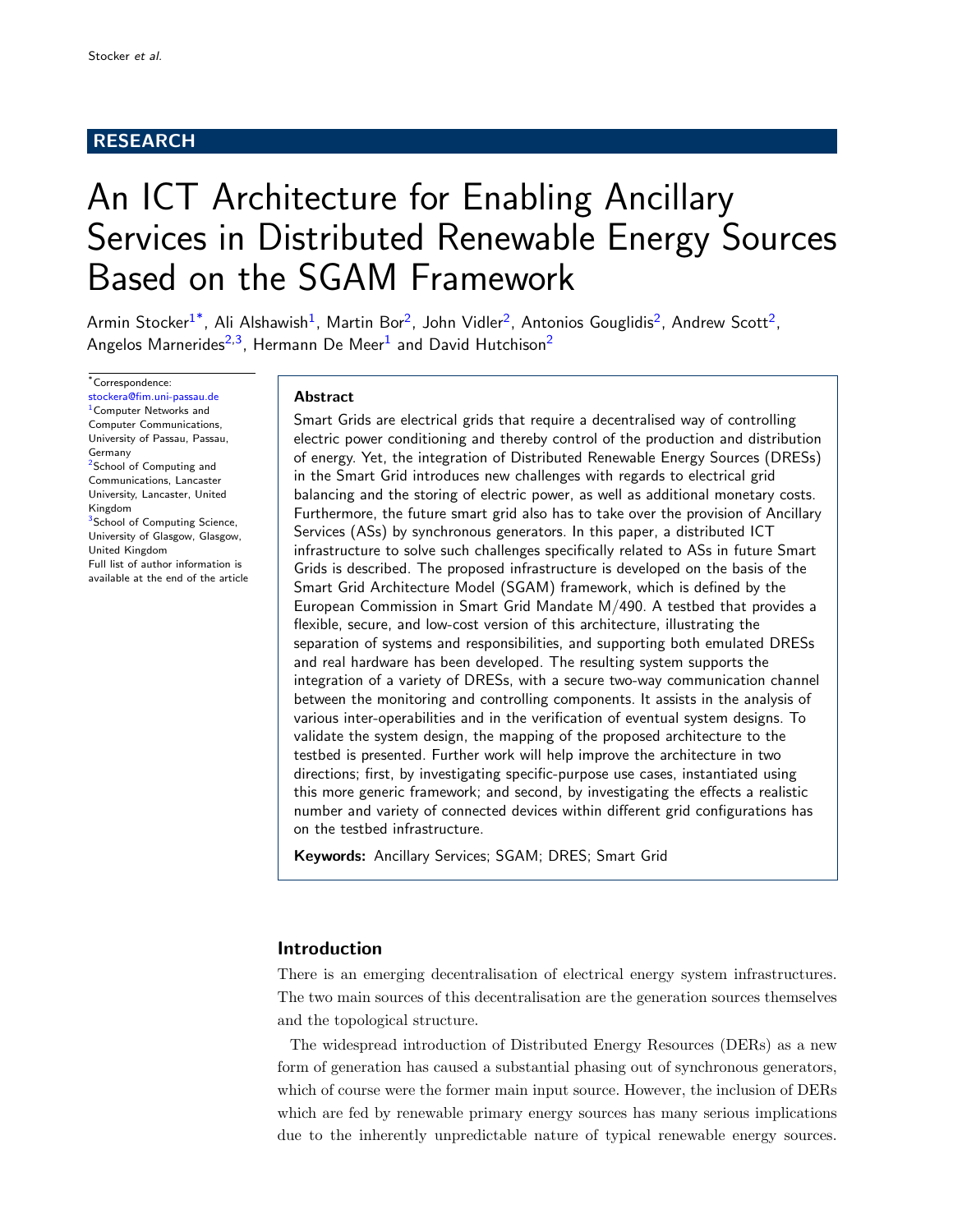These resources form a sub-class of DER referred to in this paper as a Distributed Renewable Energy Source (DRES).

From a topological point of view, the former centralised power grid, operated in a top-down manner whereby power flows consistently from upstream generators to downstream consumers. This directionality is now being challenged with small, distributed generation sources pressing the requirement for bottom-up operational control.

This bottom-up mode leads to many as of yet unsolved challenges, such as satisfying the information exchange amongst the participants, the structural changes, and the organisational changes. Relatively slow electromechanical dynamics of synchronous generators are replaced by the much faster dynamics of power electronics within smart converters with a much greater potential for flexibility.

The required smartness, flexibility and scalable aggregation of widely dispersed and heterogeneous power sources depend predominantly on a yet-to-be standardised ICT architecture with appropriate levels of abstraction and these abstractions themselves may not necessarily coincide precisely on a one-to-one basis with power grid components on any aggregation level.

The ICT system forms part of a cyber-physical infrastructure which will be key to resource optimisation for the services to be provided, both locally and globally. The architecture will necessarily need to tolerate faults (both ICT and generation related) and be resilient to IT-security challenges. There are many components and agents to be integrated and several views to be respected. A schematic overview of this structure is given in Figure [1,](#page-24-0) highlighting the heterogeneous nature of the components and the need for the ICT system to accommodate stakeholders with different business interests.

Designing and developing such a complex distributed cyber-physical system calls for a systematic approach; here this paper uses two main steps. First, the approach prescribed by the Smart Grid Architecture Model (SGAM) framework is used; this helps mitigate complexities as early as possible by focusing on proper interface definitions for all possible forms of interactions among all identified agents and levels.

Second, a quick-as-possible testing approach is enabled by developing an integrated testbed, by which we can validate whether our developing architecture fulfils the relevant system requirements, or if it needs further revisions.

Following this schema, leads to a stepwise design, starting with the component level of the smart converter interfaced DRESs, based on an amalgam of power electronics and Information and Communications Technology (ICT) components such as communication buses, Single Board Computers (SBCs), Programmable Logic Controllers (PLCs) and Digital Signal Processors (DSPs), at the edge of the overall cyber-physical system.

This paper describes these two stages without attempting to cover the full architecture. In particular the aggregation aspects of the cyber-physical distributed system and the accounting middleware are not included in their full scope in the present system.

With this in mind three main contributions of this paper are identified: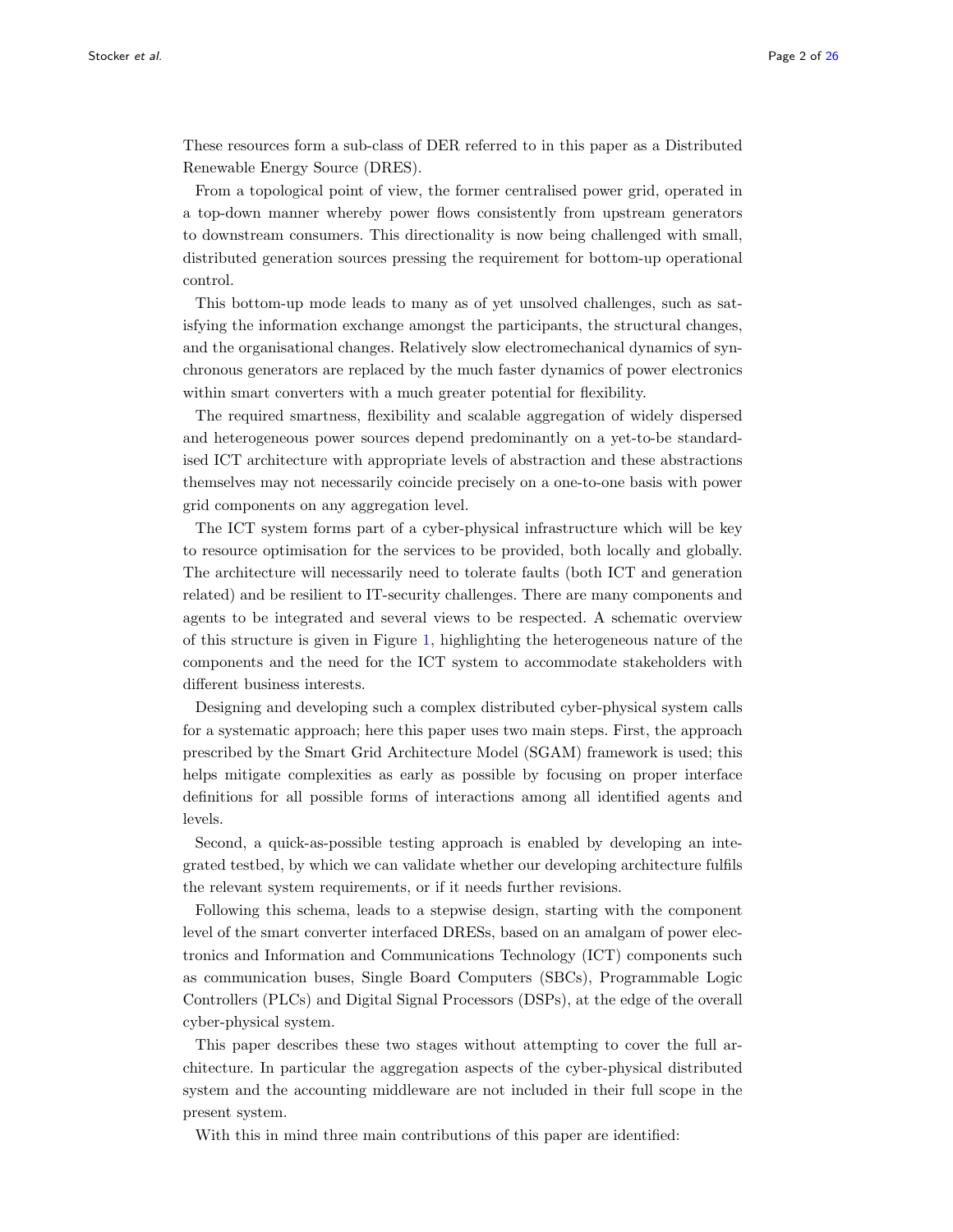- 1 A first step in the modelling of an ICT architecture, specifically, for the Ancillary Service (AS) portion of the general smart grid which is presented in a structured way using the SGAM framework.
- 2 A prototypical implementation of an integrated testbed based on this description.
- 3 Mapping of the described architecture and the testbed to validate the architecture.

The remainder of this paper is structured as follows: The section [Related Work](#page-2-0) is an overview of the current state of research, and how this work is different. The [Designing a New Smarter Grid with SGAM](#page-5-0) section gives an introduction into the SGAM framework and presents a flexible ICT architecture model for AS enabled DRESs based on SGAM. Based on the ICT architecture model, the paper demonstrates a low-cost [Testbed Prototype,](#page-12-0) which integrates real and simulated hardware in a flexible, secure, and low-cost way. Next, a [Discussion](#page-19-0) about some of the challenges in building such an ICT architecture is included. Finally, the [Conclusion](#page-21-0) show the main outcomes of this paper and outline future work.

## <span id="page-2-0"></span>Related Work

Taking into consideration the requirements and restrictions described in the introduction, there is a requirement for developing a flexible ICT architecture for AS in DRESs [\(Jindal et al,](#page-23-3) [2020\)](#page-23-3) to ease their integration into the grid [\(Jindal et al,](#page-23-4) [2019\)](#page-23-4) in a secure way [\(Gouglidis et al,](#page-23-5) [2018;](#page-23-5) [Jindal et al,](#page-23-6) [2019\)](#page-23-6). Existing work considering how DRESs can contribute to the provision of ASs only makes rudimentary considerations for the required ICT infrastructure. Two examples of this are in [Kryonidis](#page-23-7) [et al](#page-23-7) [\(2019\)](#page-23-7) and in [Yuen et al](#page-24-1) [\(2011\)](#page-24-1).

In [Kryonidis et al](#page-23-7) [\(2019\)](#page-23-7) a control scheme for voltage regulation via reactive power is proposed. The control scheme is based on a central decision maker that collects measurements from the DRES in a Medium Voltage (MV) grid. Based on these measurements and grid topology an optimal operation scheme for each DRES is computed. However, the actual amount of reactive power that each DRES contributes to the service is determined in a decentralised manner based on the local information of the DRES. In [Yuen et al](#page-24-1) [\(2011\)](#page-24-1) possibilities for the provision of frequency control reserves by microgrids are explored. In particular this paper highlights the possibility of frequency reserves being request via a central controller managed by an aggregator, an entity that collects the individual contributions of DRES and offers the sum of these contributions to the DSO, or in a decentralised manner where each DRES is only configured on a longer time scale like weeks or months with a droop curve.

When dealing with optimisations on the medium voltage level as in the above publications it is important to note that common grid representations include the Low Voltage (LV) grids as the aggregations of their load and (renewable) generation. To realise a setpoint on an aggregated LV grid requires additional computation and communication. This paper aims to start working on overcoming this gap. To this end a structured formulation of an ICT architecture capable of handling the requesting, monitoring and control of DRES in order to provide ASs is shown. Special care is taken to show that the control and monitoring concepts can deal with multiple levels of aggregation.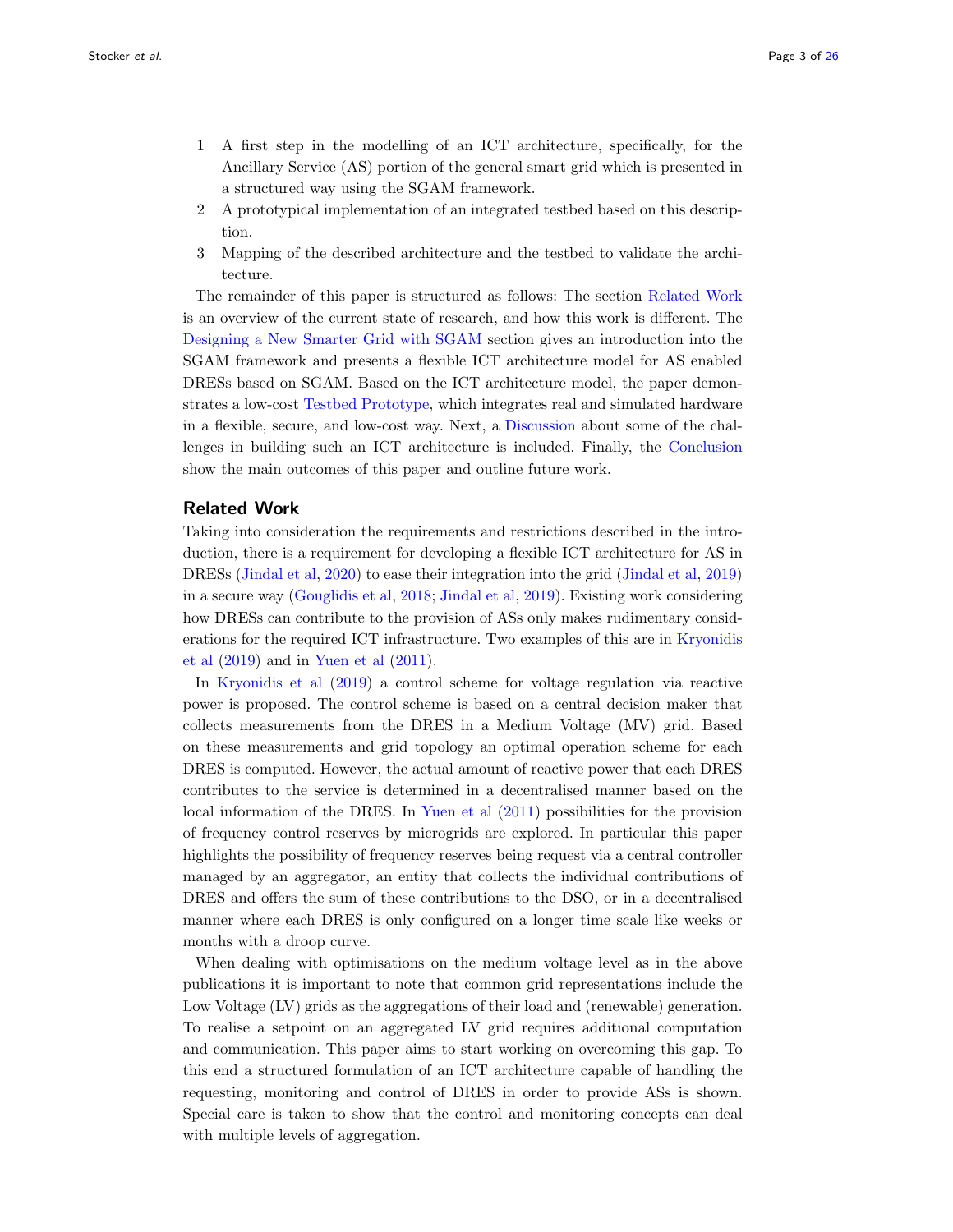In [Kim et al](#page-23-8) [\(2011\)](#page-23-8) a cloud-based system is presented which aims to enable demand response. They employed the cloud system to determine the cost-optimal distribution of demand response to the individual loads. Their findings show that this system is scalable by lowering the information burden required from the System Operator (SO). The architecture presented later in the present work aims to improve upon this by offering general purpose tools to perform multiple ancillary services. Additionally, a hierarchical organisation of the aggregation system retains the benefit of above method while allowing for the integration of Transmission System Operators (TSOs) and Distribution System Operators (DSOs).

The authors of [Hammad et al](#page-23-9) [\(2019\)](#page-23-9) present a control strategy to enable virtual inertia by batteries in MV systems. Their evaluation also considered the performance of the proposed system when varying communication delays are present. However, how realistic the presented communication delays are is not considered as the underlying communication infrastructure or intermediary aggregation levels are not shown.

The SGAM framework employed in this paper has been widely adopted by groups looking to build modern grid systems: In [Messinis et al](#page-24-2) [\(2016\)](#page-24-2) the authors examine the use of virtual power plants for providing demand response via modelling, which is aligned with SGAM. By first defining and partitioning their model into smaller functions and functional groups, they refine their approach. In their next step, the use cases built from these functions are used to define the components on the different layers of the SGAM framework. Their experience shows that this tool is useful in finding interoperability issues and thereby, helps in creating a more robust ICT infrastructure.

The goal to enable more frequent and complete data exchange between DSOs and TSOs is examined in [Hooshyar and Vanfretti](#page-23-10) [\(2017\)](#page-23-10). In this work the focus is on a monitoring system using phasor measurement units. As part of this, the required ICT systems and their mapping to physical components is shown using the layered architecture of the SGAM framework. Additionally, in [Estebsari et al](#page-23-11) [\(2019\)](#page-23-11) the use case of wide area monitoring of PhotoVoltaic (PV) systems is tackled using the SGAM cube with the aim to reuse many of the existing components in the model. While these works provide a deep dive into how the monitoring of the system can be achieved using their respective technologies, our work aims to give a more general view of what is required of a system to provide ancillary services. High fidelity monitoring of the grid state is only a part of these requirements.

In [Radi et al](#page-24-3) [\(2019\)](#page-24-3) a cloud-based infrastructure is created to enable bidirectional communications between the TSO and DSO. To validate this approach the mapping to the National Institute of Standards and Technology (NIST) interoperability layers and the mapping to the SGAM layers is examined. The main focus of this work is to show that such a data exchange is in fact possible and what standards exist to facilitate this exchange. To complete their approach, they present a specification of which data can be accessed by which party. Our work seeks to utilise such a data exchange to show how this data exchange allows for the provision of ASs.

The web of cells is another architecture presented in [Luciano et al](#page-24-4) [\(2017\)](#page-24-4). The grid is partitioned into non-overlapping cells. Each cell aims to be self-sufficient in its regulation of voltage and frequency. Only in exceptional cases is communication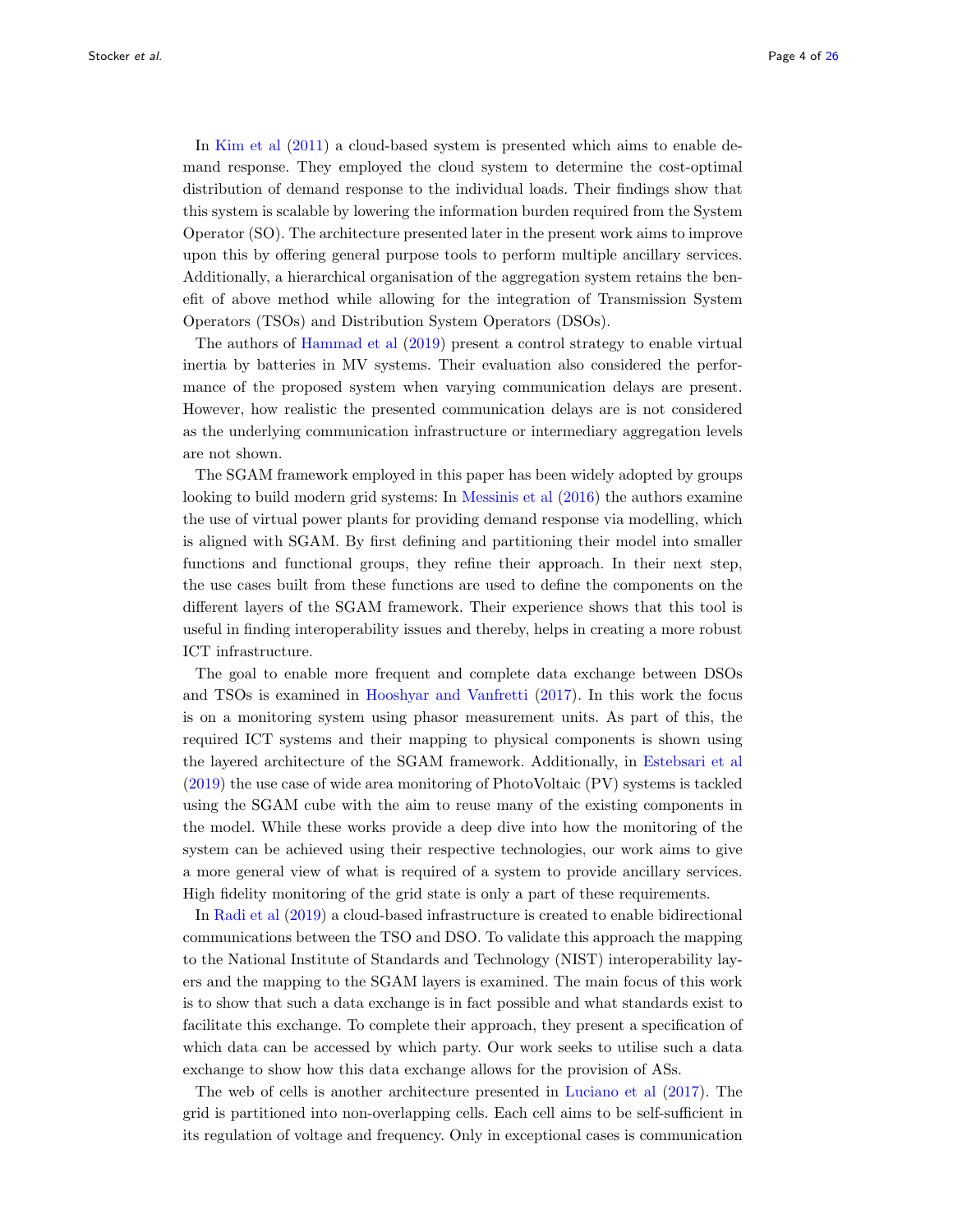required with other cells. While parts of the data exchange are detailed, [Merino](#page-24-5) [et al](#page-24-5) [\(2017\)](#page-24-5) shows that to employ such a solution a novel communication system is required. Our work aims to present a hierarchical architecture which fills this gap by focusing also on ICT related aspects.

In [Tian et al](#page-24-6) [\(2016\)](#page-24-6) an architecture for management of microgrid communities is presented. They define a microgrid as a LV grid with distributed generation units connected. Further, the microgrid community is defined as a structure where multiple microgrid band together to coordinate the operation of their generation units. Utilising this structure, the paper proposes a control strategy to provide controllable active and reactive power generation or contribution to frequency and voltage regulation services. The proposed control architecture has both centralised and hierarchical control. On the one hand, the microgrid community controller is in charge of multiple microgrid controllers; on the other hand, each of these controllers is the central entity in charge of the respective part of the power system. The approach to structuring their ICT system for the microgrid communities is similar to the one described in this paper, which shows that such an approach is feasible. However, they assume that the DRES connected to their system are fixed in their operation and cannot contribute to the grid stability. Our model and testbed seek to show that this contribution of DRESs to grid stability via AS can be enabled.

The aspect of virtualisation is also shown in [Leal and Botero](#page-24-7) [\(2021\)](#page-24-7) and [Leal and](#page-24-8) [Botero](#page-24-8) [\(2019\)](#page-24-8). These publications present an SDN-based architecture for communication inside a substation. Our aim is to present a flexible, virtual grid architecture but on a larger scale allowing to communication across the whole grid and not only within any one substation.

Sirviö et al  $(2021)$  gives an overview over the historical, current, and future of the smart grid. The focus is to highlight the viewpoints of different stakeholder and described their functional requirements on a high level. The present work takes a more concrete approach by presenting not only an architecture but also giving insight into aspects of its implementation.

A scalability analysis is conducted in [Potenciano Menci et al](#page-24-10) [\(2020\)](#page-24-10) for the centralised control of the grid via a virtual power plant. Their work presents a simulation setup which showed that their control system scales well with upwards of 100s of nodes. It is important to note that their work did not consider the links connecting the DRES with the VPP as critical links. With an increase in the number of connected DRES, the number of messages required to be sent from the VPP as well as the number of communications due to device failures increases. Therefore, the VPP can become a bottleneck. By introducing an aggregation hierarchy, the present work aims to reduce this effect.

The authors in [Thornton et al](#page-24-11) [\(2017\)](#page-24-11) build a hardware-in-the-loop testbed for simulating demand response. This testbed is specifically designed to simulate a small subset of the Internet of Things (IoT) communication, sensors, and actuation, whereby the demand response and grid are simulated in software via PSIM. This differs from our approach, where a testbed is built that reflects a full demonstrator for a real-world deployment, instead of a supporting a single type of AS, without any actual DRESs.

Prior work examines simulated environments bounded to discrete components (or sets of components) within the larger AS or DRES space. To gain a more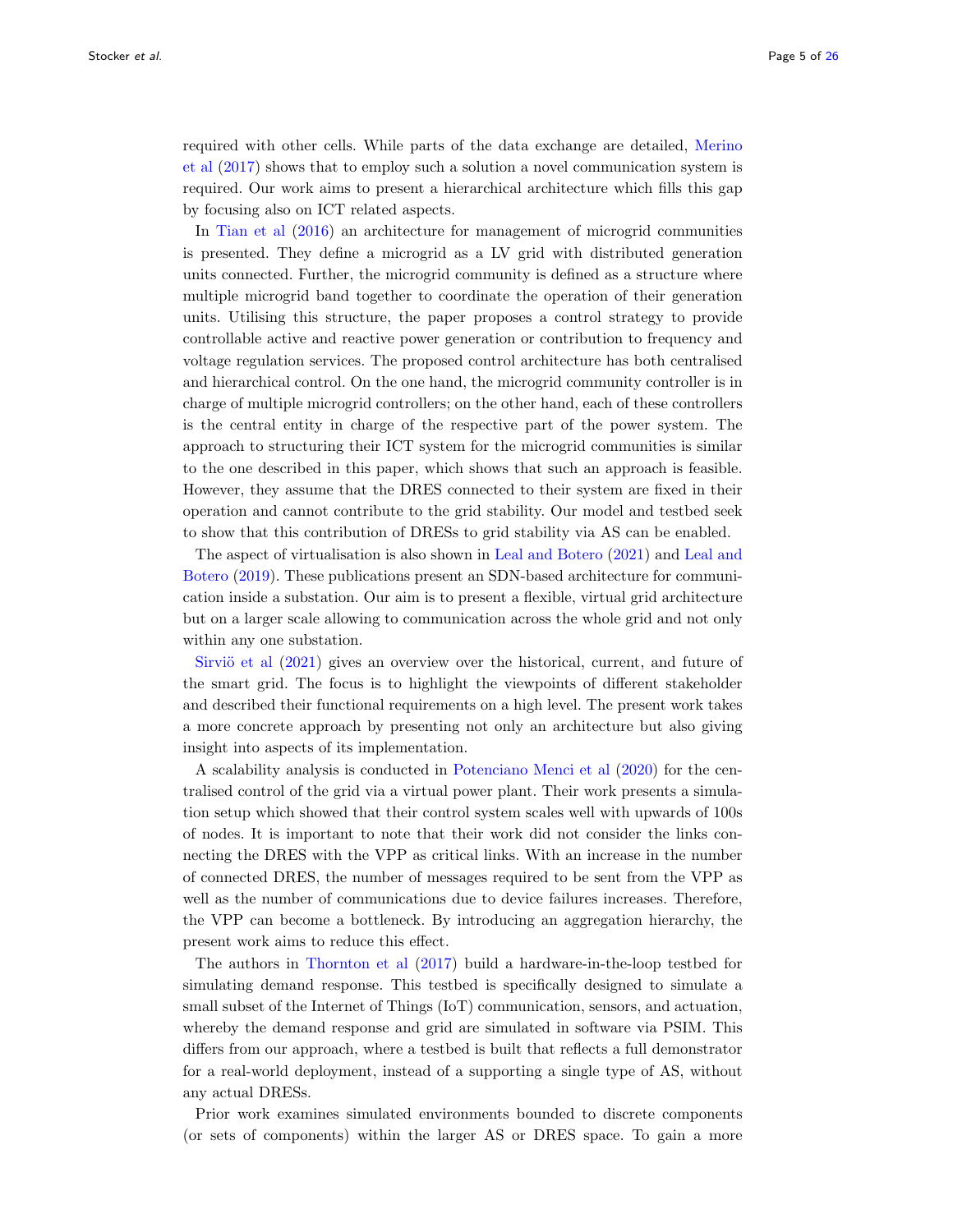complete understanding of the complex interactions between these interconnected components, and to provide methods for simulating specific functions of an AS, a full-stack demonstrator with hardware in-the-loop inclusion is required. Using the capability of performing end-to-end test in this demonstrator validates our proposal for an ICT architecture for ASs that is missing in the related work so far.

Currently in the Nordic countries data hubs are being established by NordREG. These data hubs tackle management of energy trading for both retail and wholesale markets which can be seen as a precursor to the trading of ASs. Many of the lessons learned outlined in the report on the current state as of December 2021 [Langset](#page-24-12) [\(2021\)](#page-24-12) correspond to tasks tackled in the design of the testbed presented in this paper. The most important claim is that thorough end-to-end testing is required before deploying the system, further justifying the use case for the testbed presented in this paper. Additionally, it is stated that a cloud-based solution matching the approach of this paper is more cost-effective than an in-house solution and should be preferred. While on a design perspective it is highlighted that the roles of market players and especially third parties are important to consider for the systems design which the SGAM framework used as a tool in this paper enables the presented architecture to do.

## <span id="page-5-0"></span>Designing a New Smarter Grid with SGAM

To better understand the conceptual space in which the efforts presented in the previous section exist, requires to first examine the core idea; in this case, the SGAM framework. This section highlights some of the important components relevant to distributed control and monitoring. A general overview of the important parts of the SGAM framework itself is given in Appendix [1.](#page-22-0) The full detail can be found in the related standard [Bruinenberg et al](#page-23-12) [\(2012\)](#page-23-12).

As was shown in the related work section in the literature there exist a variety of approaches that build upon centralised control of the system and a hierarchical aggregation structure. The centralised control allows for the computation of optimal configuration of the DRES operation with high accuracy as several commonly used optimisation techniques can be applied in this setting. The hierarchical aggregation structure mimics the hierarchical structure in the grid where the different voltage levels are separated by transformers substations. An architecture approach that utilises this paradigm therefore, closely resembles the existing structures in the power grid of today. In this section a simplified version of an ICT architecture SGAM model for an hierarchical structure with centralised control, but distributed provision of AS is presented.

#### Business Layer

As a start a brief stakeholder analysis of the envisioned system is presented. First, this analysis considers the SOs which from the perspective of the AS serve as the customers. Then the resources which are used to provide these services are considered and finally, additional third parties are taken into account.

The role of the SO is encapsulating the needs of the power system side of the overall system. The goal is to have a stable grid which is operated efficiently i.e. with a minimal amount of losses. Therefore in our context, the SO fills the role of the customer seeking certain grid services.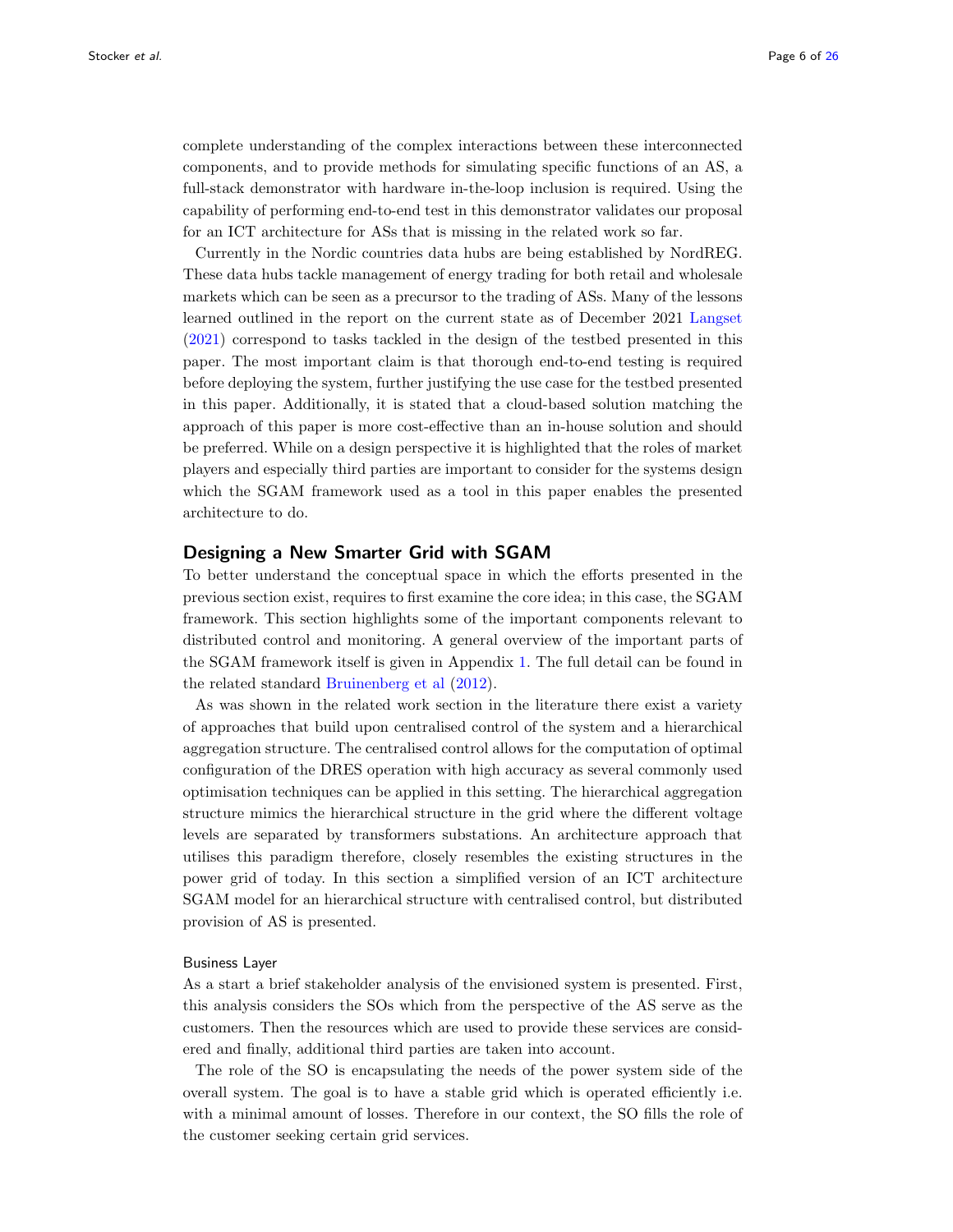The role of the third party is to perform the aggregation and optimisation required to provide the services to the SOs. This role is introduced to provide the system with flexibility regarding future market or regulatory developments. As such, an actual third party may be a subsidiary of a SO or a completely separate entity. This party also serves as the broker between a potential large amount of connected DRES and a small number of SOs consuming services.

#### Distribution System Operators (DSO)

DSOs are charged with managing both the medium and low voltage distribution grids, supplying the end consumer with electricity directly. In this case, their primary challenge is the reversal of power flow in situations where end-consumers also have some generation capacity, such as on-site solar installations. This in turn leads to concerns around voltage spikes as power from these sites may spike unpredictably causing overly high back-feed into the low voltage grid. Traditionally, these problems are solved through the implementation of grid reinforcements, preventing the propagation of these problems upstream.

With the introduction of smart grid architectures, the DSOs can take direct action to control the power feeds and flows, enabling them to become an active component in the management of the grid, rather than simply a passive consumer of higher-voltage ingress. This involves the integration of vastly higher fidelity energy monitoring in the form of smart metering, and smart converter devices. These two technologies place the DSO in a prime position to execute very fine-grained control over their grid. This has real, tangible benefits as it allows the DSO to reduce their dependence on upstream power generation when dealing with the management of reactive power, line losses and the bidirectional power flow with renewable injection.

#### Transmission System Operator (TSO)

TSOs, on the other hand, are responsible for maintaining the balance of power in the grid, and have control over the high-voltage power lines transmitting power from traditional bulk generators over long distances where the connections are made with the DSOs to step down into the medium-voltage grids. This naturally has wide-reaching effects, as balancing supply and demand at this scale will have knockon effects with bulk generators and DSOs supply alike, and any deviation in this balance will immediately become apparent in globally monitored parameters such as grid frequency. As such, ASs dealing with grid inertial response, primary frequency response and fault currents (and fault mitigation) are required to be provided at this scale to keep the grid operation stable and safe.

#### DRES owners

Finally, the DRES owners are the people actually providing contributions to grid services via their DRES. This term generalises installations containing different types of energy resources. Batteries, capacitors banks, super capacitors, controllable loads, Electric Vehicle (EV) charging stations, PV systems and many more resources can all provide valuable contributions to controlling the operation within limits of the power grid. The variety of generation sources implies also differences in the business goals of the DRES owners. As an example, the owner of a large scale PV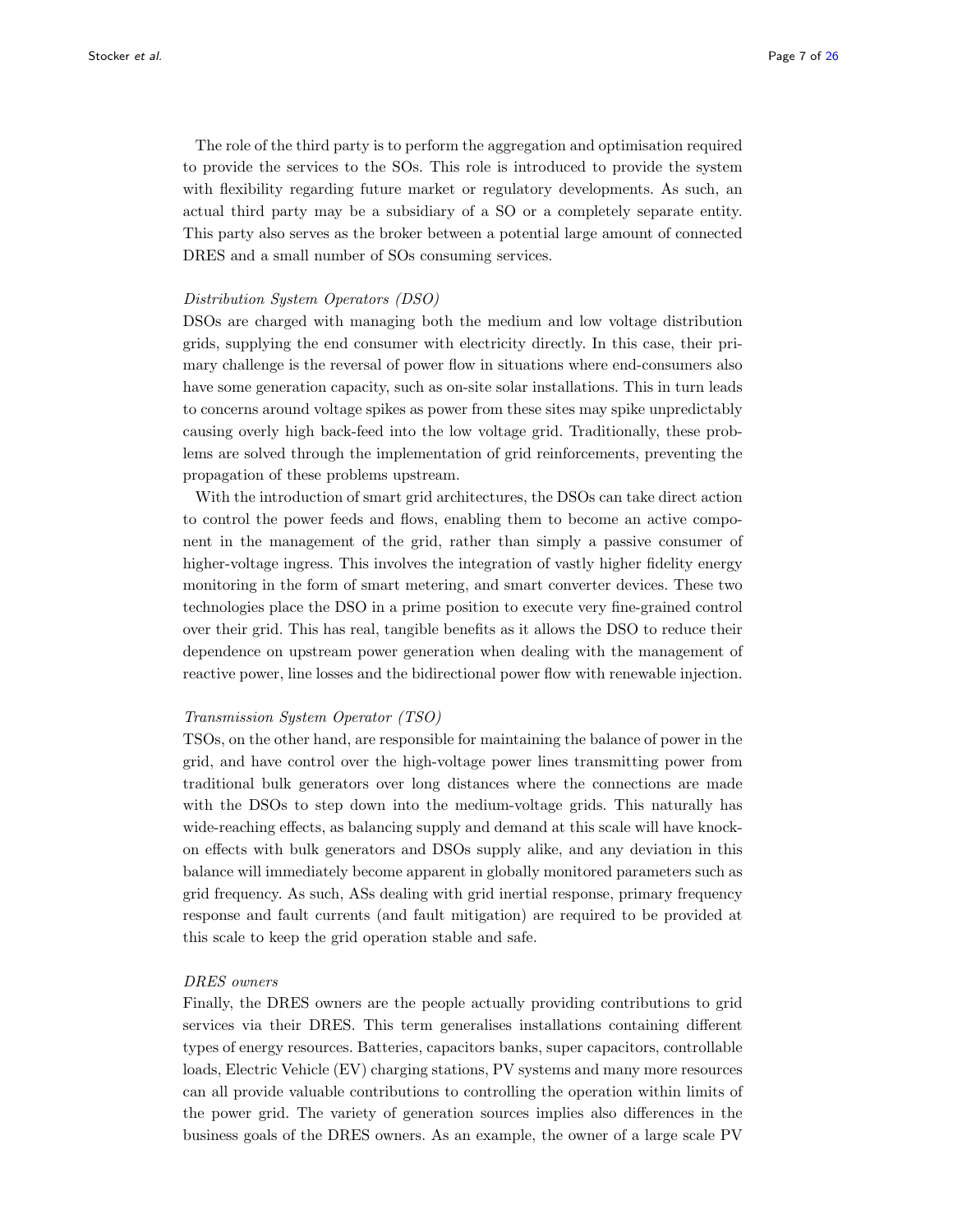system might be solely focused on maximising their profits to increase the returns on their initial investment. Owners of rooftop PV systems for their own home might primarily be interest in optimising their self-consumption and only sell excess energy to the power grid. Finally, owners of EVs and charging stations equipped with PV panels may want to ensure their transportation is available for their trips to and from their workplace.

In order to simplify the model, it is assumed that these considerations can be handled on a local level. This means especially that when a DRES owner reports the capacity to provide ASs of their installation, their own goals are already accounted for.

#### Third Parties

Several other parties have a interest in the energy system coupled with an ICT system. Regulators and law makers give restrictions on the operation conditions to be ensured and the framework for trading of energy and services between the SO and DRES owners. Regulatory policies in the future might forbid the SO from being the consumer of ASs and at the same time selling the aggregated capacities of the devices in their respective grids to other SOs. Further, the trading of ASs offers a new business opportunity which previously not involved parties might attempt to seize. This might lead to them becoming an intermediary that contracts individual DRES owners to sell their aggregated capacity to SOs. Finally, cloud service providers might be integral to setting up and managing the communication links to the distributed components in the grid while offering a platform for other parties to host their required services on.

#### Role Model

The main focus of the present architecture is the monitoring and control of ASs on a moment to moment basis. As such considerations towards the law makers and cloud service providers are less relevant as these need to happen in advance to any service provision. Further, as already mentioned when talking about the DRES owner the multitude of different DRES types is resolved on a local level. With this only one actor is created in the model to serve the role of providers of ASs.

As was just described the DSO and the TSO both seek to have stable operation of their respective grid levels. However, the services they require and therefore request from the system are different. This difference is assumed to be minor enough that a general actor, the SO, serving as the client who request any AS is sufficient.

To model either the separation of concerns within a SO or the integration of other third parties serving as aggregators of ASs a separate role is introduced. This third party has the task of controlling and coordinating the grid-wide operation of the DRES they are responsible for. Their business interest is two fold: On the one hand, they want to earn money from their aggregation of services i.e.; they seek to optimise the operation of DRES with respect to monetary gains; on the other hand, as a requirement from the side of the SOs, they have to ensure the operation of their DRES stays within permissible grid limits.

As a final consideration to satisfy the business interests of the described actors, the existence of a mutual contract between these three actors, the third party, the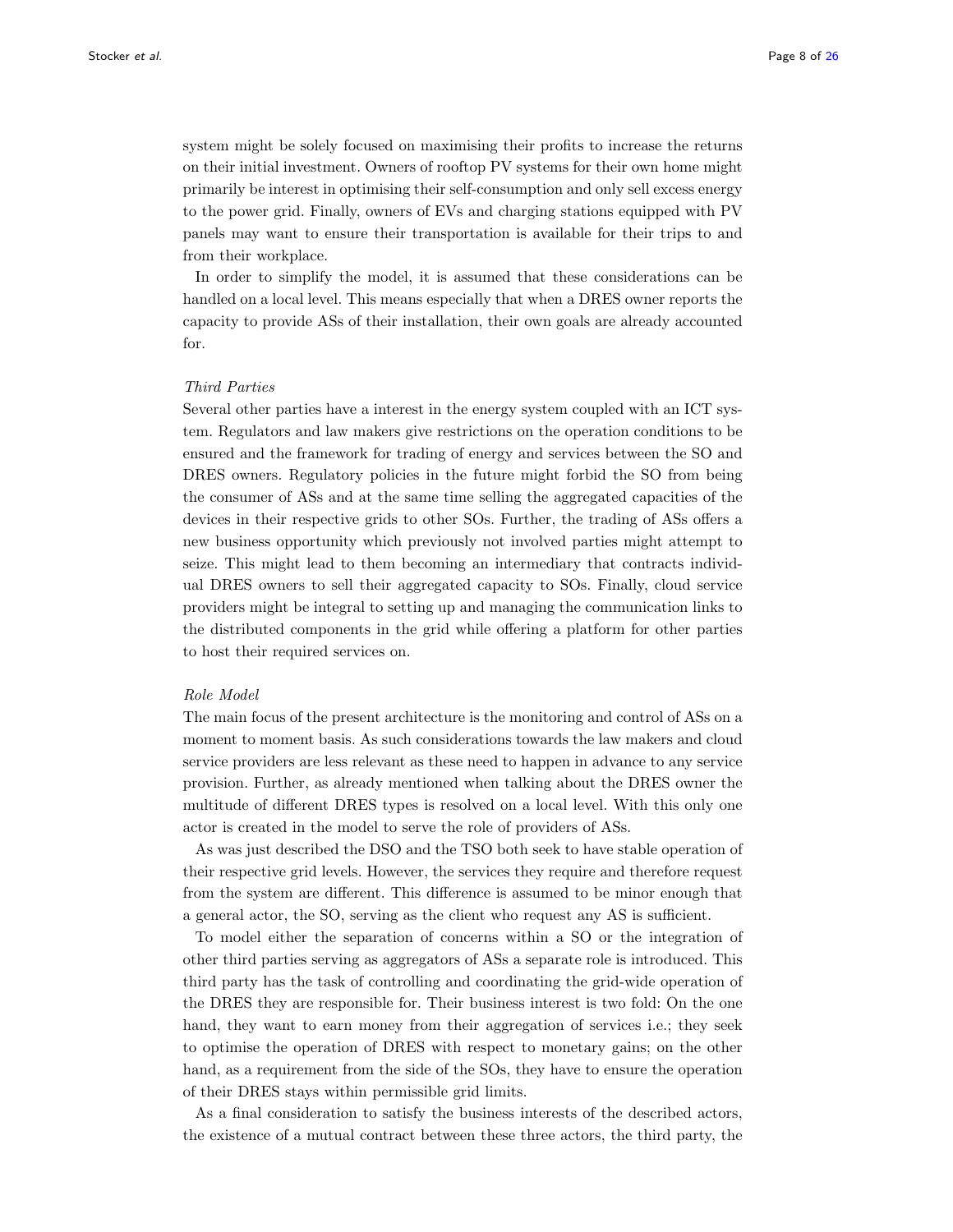SO and the DRES owners, is assumed. Models for these contracts exists when it comes to trading of wholesale energy as can be made evident by considering the operation of companies such as Kiwi Power [Kiwi Power](#page-23-13) [\(2022\)](#page-23-13). When buying energy on the wholesale market the customer expects that the requested amount of energy is fed in during the request period. The trading of ASs is different however in this key aspect. When requesting an AS the customer expects a certain behaviour to be present when a contingency in the grid arises. On the one hand, this means that the DRES is uncertain when exactly it must provide the service; on the other hand, this raises the importance of the requirement to keep track of the state of the DRES as it must be available otherwise critical emergency resources are lacking. This changes the requirements in a way that the existing contracts may not translate on a one to one basis. As there is no regulatory framework for this exact relation to the best of our knowledge until now, the exact details of this contract are intentionally left vague. However, it is assumed to serve as the contractual basis that regulates the provision and remuneration of the different ASs.

## Function Layer

The high level goal of the system of providing ASs requires a set of services to be available.

First, the participants in the system need to be aware of the available resources and the system state. This is enabled by a service referred to as monitoring. Considering that each stakeholder has different business interests they may be concerned with different monitored values. Furthermore, monitoring needs to be split in monitoring done for a human operator and monitoring done for a software system to ensure the proper operation of the DRES.

Second, once the SOs are aware of the grid state and the available resources, they are in a position to formulate requests for certain ASs. These request need to be mapped in an appropriate way onto the DRESs available to contribute to the respective AS. Usually, it is not enough to just forward these request but an optimal distribution to the DRES is desirable. The optimisation employed should consider grid constraints and economic benefits for the actors. As the goal of this paper is not to develop novel optimisation algorithms, further details on the design of such software is not included.

Finally, after the system has received a request, processed it to configure the DRES and these devices have provided the respective AS, the DRES owner expects to be remunerated for this in some way. To enable the cashflow between the participants, trustworthy accounting is required. To this end considerations with regards to non-repudiation, reliable metering, and storage of data, as well as storage solutions offering enough throughput and disk space are required. As mentioned in the [Introduction](#page-0-1) the full scope of this function is not included in this paper. Instead we focus on structuring the information exchange from the meters to the storage system and leave the details with regards to the structure / protocol for this information exchange intentionally open.

The services described above are the functionalities considered for the function layer. From a functional point of view the system must be able to do the following: Take an request from the SO and send it to the third party. In order to determine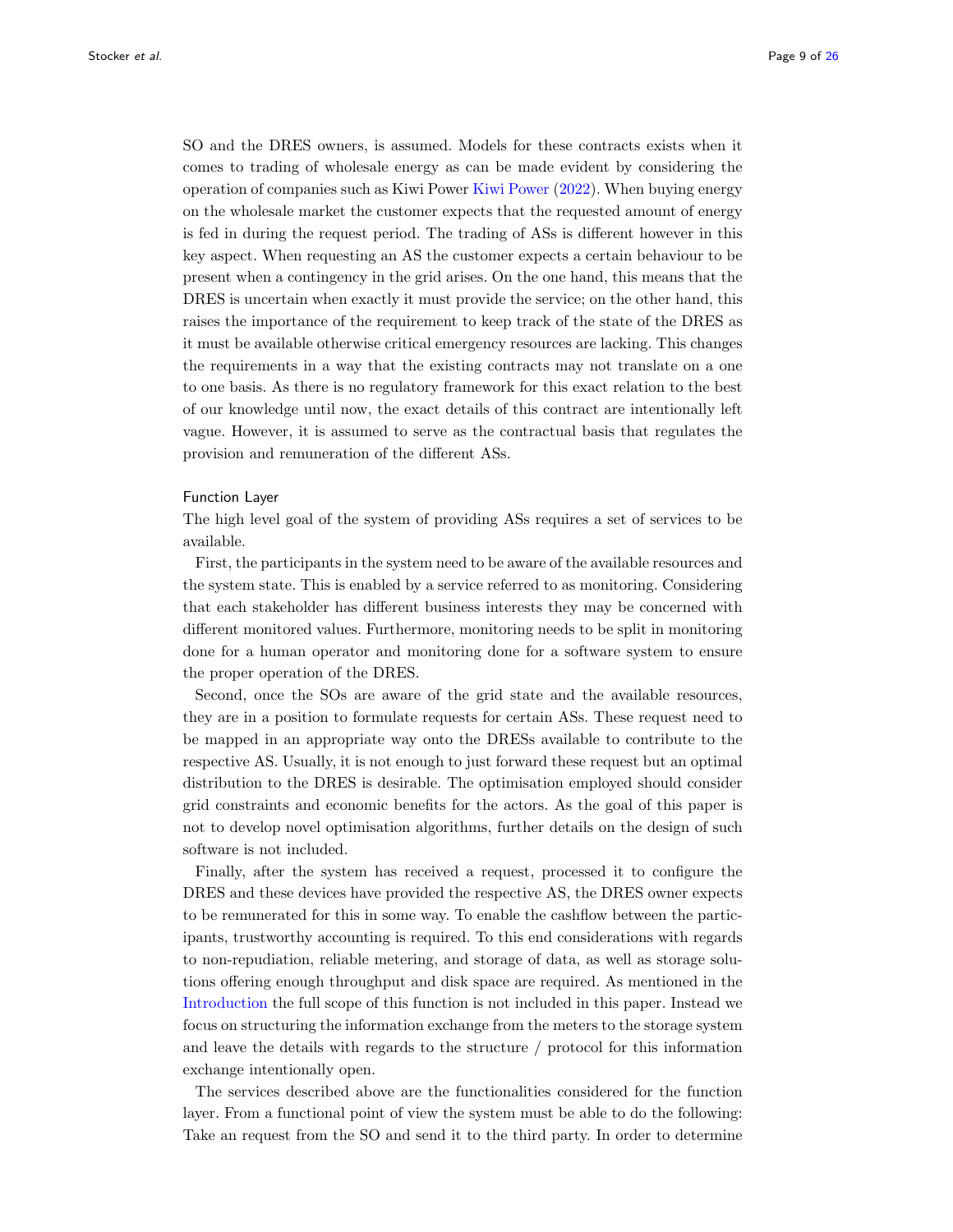how this request is to be realised the third party should have monitoring data about the grid available. Using the available data a optimal usage of the available contributions from the individual DRES is computes and communicated to them. Once the signal has reached the DRES each of them can change its local behaviour to provide the service.

This functional decomposition of the system is also shown in Fig. [2.](#page-24-13) Starting from the top in this figure the interface to the SO is the function User Input Handling. As this represents the front end that the SO interacts with, it is located in the market zone and distribution domain. It is assumed that a SO knows which ASs with which parameters is required. As such this function provides to them the possibility to enter this demand into the system. The sum of their AS requests is forwarded to the third party where this request is then translated into a provision of the service via the available DRES.

Next the role of the third party is split into three functions: Monitoring, Setpoint Communication and Optimal Setpoint Computation. These functions aggregate the behaviour of the DRES located in the distribution grid to a distribution grid level service. Therefore they are located in the distribution domain and operation zone. The computation of optimal setpoints and setpoint communication happens in multiple aggregation levels as mentioned at the start of the section. Take as an example a medium voltage grid which is connected to many different low voltage grids. This structure would indicate two hierarchy levels. First, the optimal setpoints for all the low voltage grids in the medium voltage grids can be computed. Then these setpoints can be sent to these low voltage grids and inside of them they can be dispatched again by a similar procedure to the individual DRESs.

Finally, the functionality the DRES owner is responsible for is twofold. Firstly, the local control of a DRES and the actual provision of contributions by low level controller and actual hardware is modelled by the function Grid Service Provision). This function is located in the DER domain and spans the process and field zones since it involves both the control of the generation hardware and the generation hardware itself. Once a control signal has reached this function the appropriate changes to the settings of the DRES are made to provide the required response. Secondly, the management of the DRES is modelled by the function DRES Local Control. This function deals with the coordination of the different devices inside the DRES. As such any inputs received from the *Setpoint Communication* function need to be translated to appropriate output to the *Grid Service Provision*. Considering the flow of monitoring data from DRES to Third Party within this function the business goals outlined on the business layer for the DRES owner are to be resolved. This means that when reporting the available resources for ASs an appropriate amount of the actual resources is reserved to ensure these business goals are met. This function represents a form of operational control. Thus, it is located on the operation zone of the DER domain.

#### Information Layer

When considering communication links there are four different sections of the infrastructure. The link between the user and the system, the internal communication links within the system, the communication link from the system to the DRES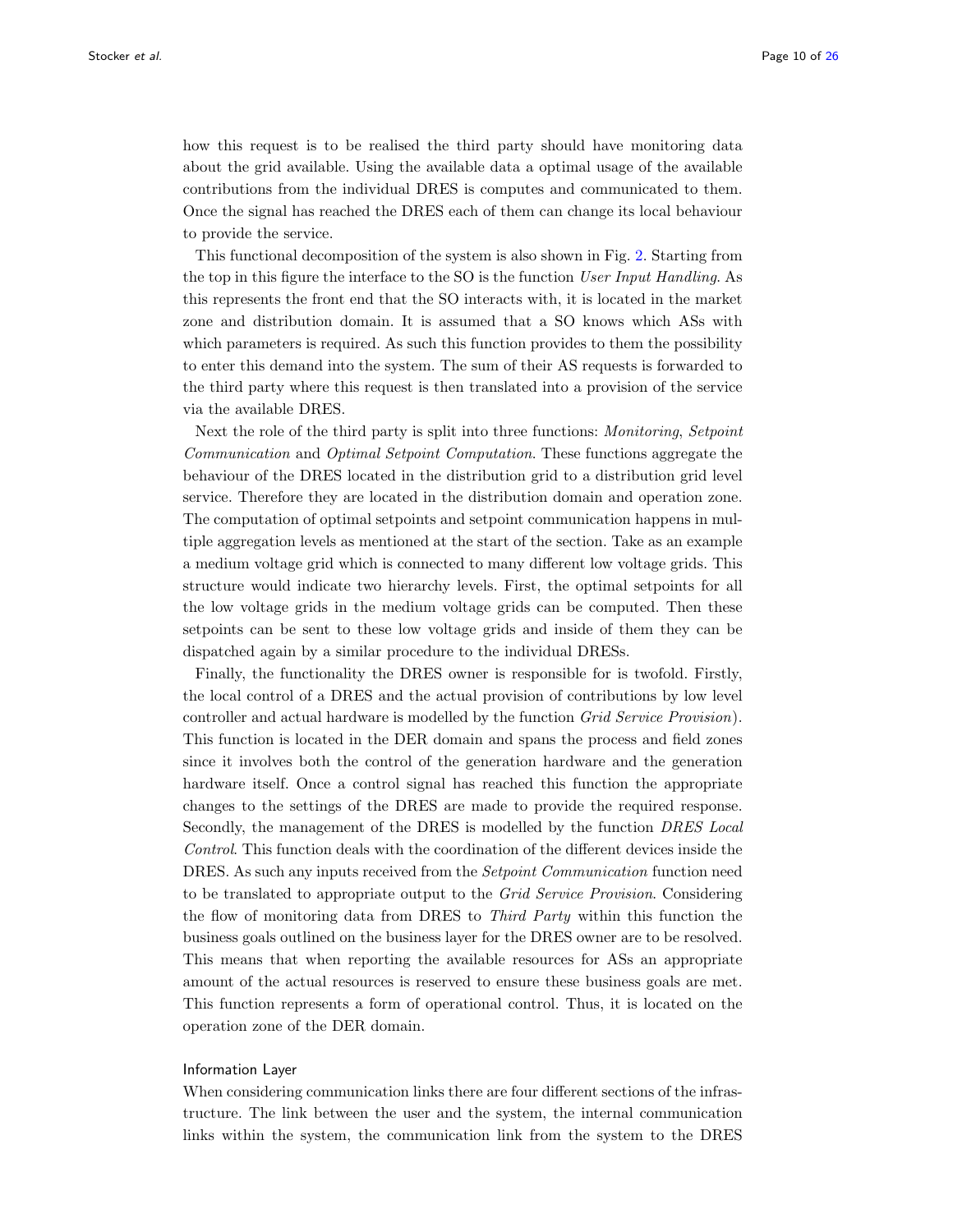gateways, and finally a communication link between the DRES gateways and the different components of the DRES. These four links are what is described further in the following paragraphs from the viewpoint of the information and communication layer.

From the viewpoint of the information layer the message exchange between the user and the system is modelled as requests for collections of services. Then, the message a user sends to the system is a collection of requests for individual AS with the corresponding parameters set by the user. Thinking in terms of a collection of services has the advantage that it closely mirrors the utility provided to the system by traditional synchronous generators. Synchronous generators do not only provide a single AS like inertia but also simultaneously may contribute to the reactive power balance of the system, inject the required high currents during faults and many other ASs.

For the message exchange within the system there is a degree of freedom still left in the model. The hierarchical aggregation schema along the hierarchical optimisation impose different requirements on the information objects for determining the available amount of each AS (aggregation) and for a given request computing a effective dispatch (optimisation). Further, each AS has different requirements when it comes to the involved information. It is therefore required to come up with flexible formats and protocols for both aggregation and optimisation. One possibility solution is the use of loosely structured data objects like for example JSON provides. From an implementation perspective this has the benefit that the code for managing the message exchange can be the same and only the pieces of code for (de-)serialising to JSON objects need to be created. Additionally, this reduces the required effort to include new ASs with new optimisation and aggregation procedures.

For the aggregation and optimisation schemes the DRES serve as the smallest quantity one can talk about. As such the DRES gateways are the final smart entities involved in these processes. Therefore, the same format for data exchange as with higher levels of aggregation is suitable for this link.

For the final link between the DRES gateways and the DRES themselves, one has to keep in mind that in a future smart grid different types of DRES with different devices connected to them which are produced by different vendors will be the norm. As such the DRES gateway has the important additional task to translate the information objects received in an appropriate manner to fit with the information objects required by the different installations. As an example the received JSON objects may be required to be translated to appropriate Modbus registers. While doing so one has to keep in mind things like the number of bits available for each data point i.e. the precision to round to.

The figure for the information layer largely coincides with the communication links shown in Fig. [3](#page-24-14) as blue lines. Therefore the figure is omitted.

#### Communication Layer

For the link between the DRES gateway and the DRES shown in Fig. [3](#page-24-14) multiple communication protocols need to be supported. Which protocol is to be supported depends on the interface that the smart converter offers. The DRES gateway therefore was introduced to serve as the mediator between the ICT system and smart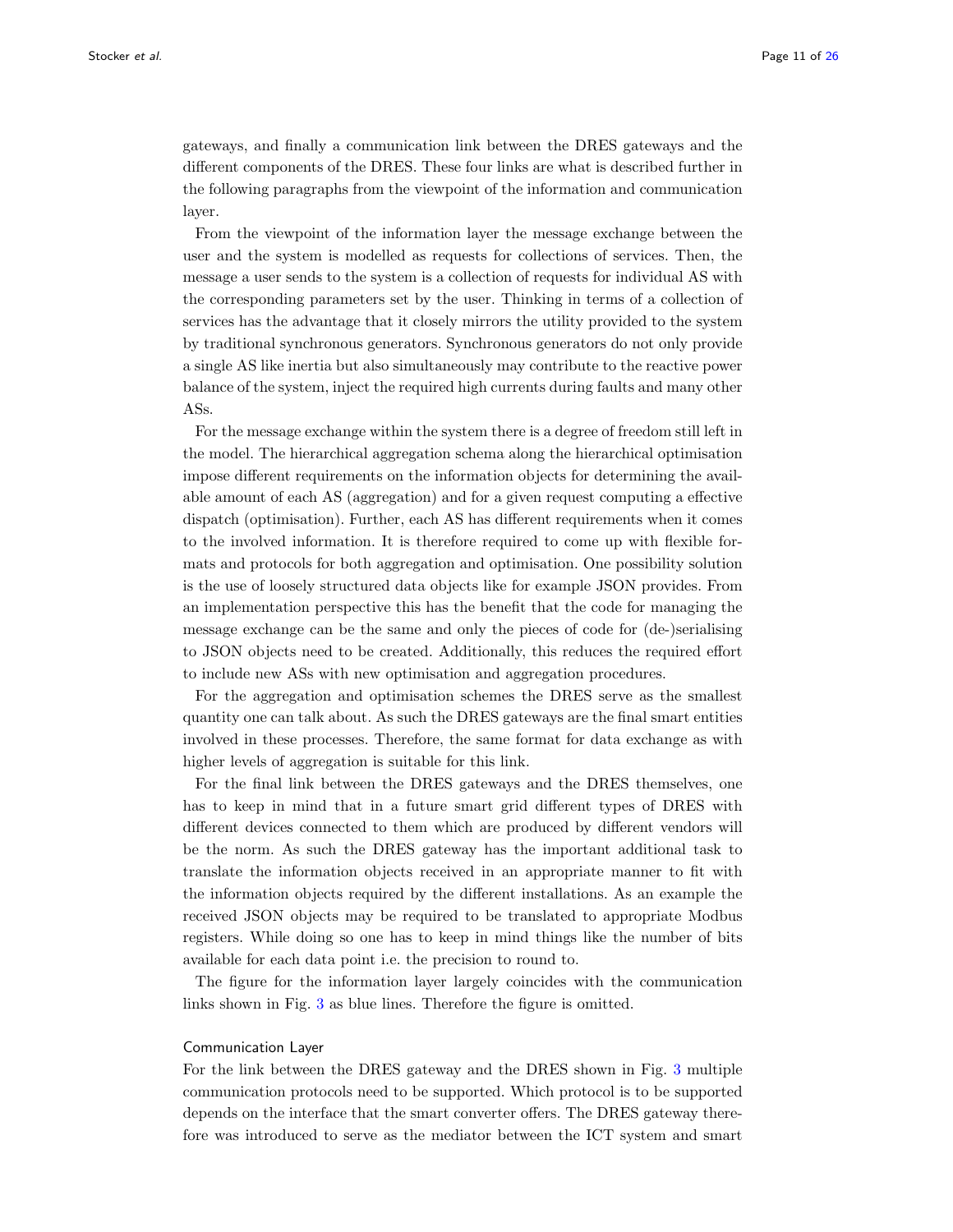converter. This flexibility with regards to the employed protocol allows for converters from different manufacturers to easily be integrated in the system.

Apart from this connection, two different technologies for the communication links are used. In order to communicate the dispatch of an AS to individual DRES installations point to point links between the optimisation and the individual DRES are required. These links must be able to reliably deliver messages for different ASs that can differ greatly in the required parameters. In simple cases, the payload can only be a Boolean value which needs to be communicated. In other cases, a set of numbers indicative of total energy amounts or to be interpreted as a droop curve needs to be sent. Standard web technology, like HTTP, is suitable for dealing with this task.

The second protocol is to deal with monitoring requirements. In order to take an optimal decision inside the ICT system up to date measurements of some DRES parameters are required. For example, take the state of charge of a battery system or available active power from the primary source of a DRES system. When deciding if and to what extent a DRES can provide an AS these information must be available. Further, optimisation algorithms for different AS may be interested in different measurements from different device. For this reason, a publish-subscribe scheme allowing for a flexible distribution of the measurements to the interested parties is proposed.

Considering the requirements outlined in this section the OPC-UA protocol described in [Lehnhoff et al](#page-24-15) [\(2012\)](#page-24-15) also offers the required capabilities. On the one hand, this technology offers to create sessions between a client and a server using HTTP to exchange variables as required for the setpoint communication; on the other hand, the subscription mechanism it offers is suitable to allow for a publishsubscribe scheme to be implemented. This system further offers the additional capability of implementing events and alarms to notify listeners of imminent changes in the production of the DRES.

The figure for the communication layer coincides with the communication links shown in Fig. [3](#page-24-14) as blue lines. Therefore the figure is omitted.

#### Component Layer

A possible simplified technical realisation in software and hardware components is shown in Fig. [3.](#page-24-14)

For the user input handling some hardware owned by the DSO is required to run or access the frontend of the system. This DSO hardware needs to be connected with the third party hardware. A set of virtual entities is located on this third party hardware. These virtual entities are organised hierarchically to facilitate the hierarchical optimisation described in the function layer section. Thus creating a virtual representation of the actual physical entities in the power grid and their aggregation hierarchy.

To this end an exchange of information between the virtual entities for higher and lower hierarchy levels and from the lowest level virtual entities to the physical DRES location is required. In order to enable this communication a directory service is envisioned allowing each virtual entity to lookup the communication address of other virtual entities and DRES.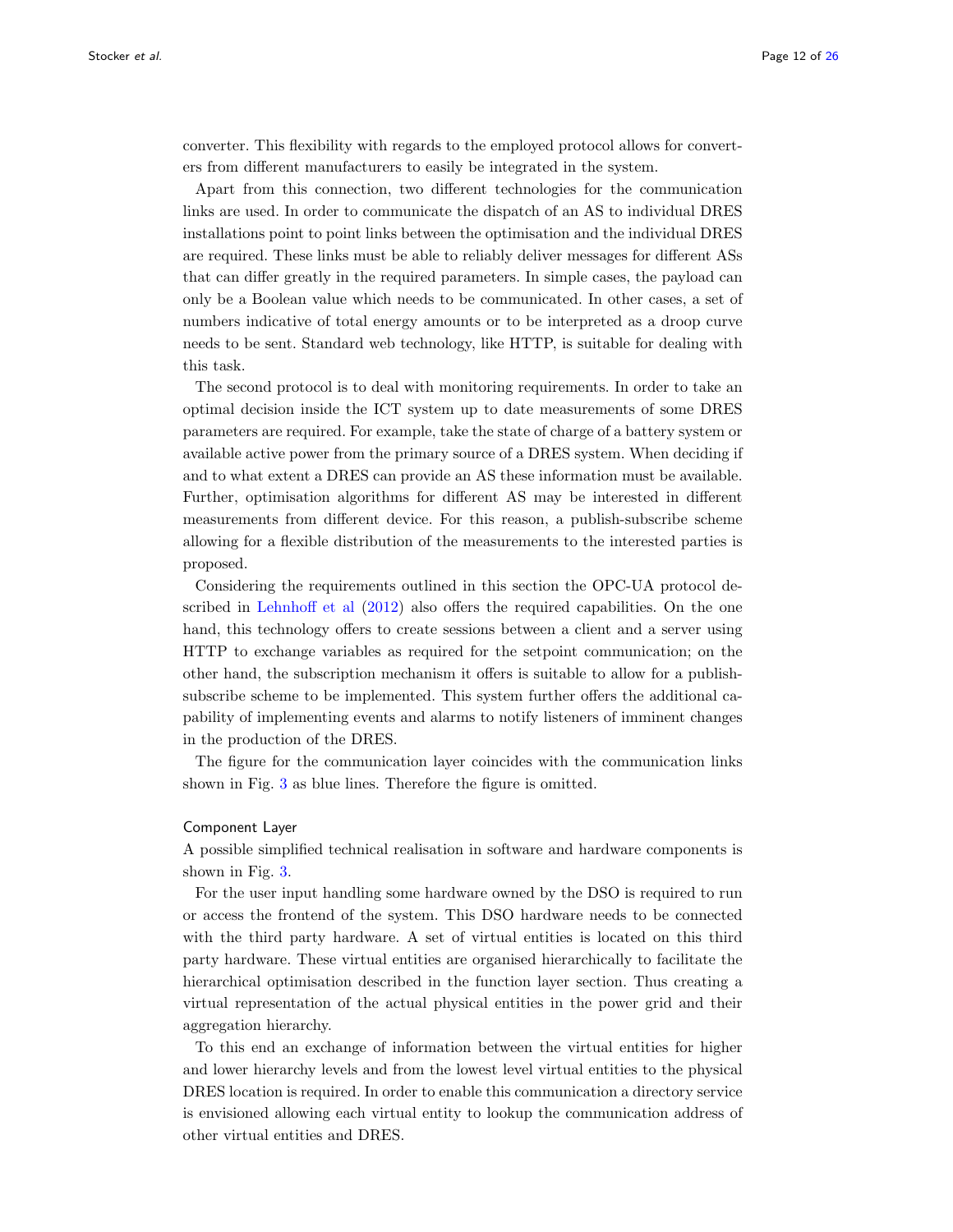The virtual entities and the directory service together realise the setpoint communication function. Further, the virtual entities alone are enough to realise the monitoring through collection of data received from the DRES and aggregating this information towards the top of the virtual entity hierarchy.

Finally, a service performing the optimisations is required. Virtual entities which represent an aggregate, can provide measuring data to this service, and receive the optimal allocation of contribution to the virtual entities they aggregated. As such the optimisation service realises the Optimal Setpoint Communication function.

In order to realise the AS Provision function two components are involved: the smart converter controller, as the controlling device for the DRES generation hardware, and the DRES generation hardware itself. The DRES generation hardware can for example be a smart converter connected to a battery system or a PV system. It is responsive to certain changes in its parameters made by the smart converter controller.

Inside this smart converter controller real-time sensitive processing of data and determination of operational setpoints for the DRES hardware is done. It also forwards the required measurements from the DRES hardware to the gateway. The job of the DRES gateway is to translate the signals received from the third party hardware to a format that is understood by the smart converter controller and sending measurements taken from the DRES back to the third party hardware.

# <span id="page-12-0"></span>Testbed Prototype

For the EASY-RES project, a testbed designed to compare, and validate the general performance of designs based around the SGAM model, is developed. It further serves as the platform for building a full-stack demonstrator, paving the path forward to a flexible ICT architecture for ASs in the Smart Grid. The testbed allows to gather hands on experience with DRES communication, assess the orchestration and performance of communication, along with the impact of virtualisation and containers.

Given the aforementioned motivation, the following four requirements for the testbed are designed:

- Low Cost: DRES testbed setups are often expensive due to the use of High Voltage (HV) lab equipment. Being able to set up a testbed on a low budget greatly expands the opportunity for validation and reproducibility in this research field. Naturally, this does require some parts to be emulated at various levels of fidelity depending on the model and the compute power available. As the testbed is focused on prototyping an ICT architecture, the emphasis is on building a communication network, for which relatively inexpensive SBCs like the Raspberry Pi is used.
- Layered Approach: The testbed software stack should be built on interchangeable layers, aligned to the layers of the SGAM framework. This makes it easy to swap out individual components through following a modular design. This in turn also promotes easy transfer of services between hosts, as they are not tied to a physical device, which gives a higher fault tolerance.
- Secure: ICT security is essential, and cannot be left as an after thought, especially for critical infrastructure like the electrical grid. With the testbed also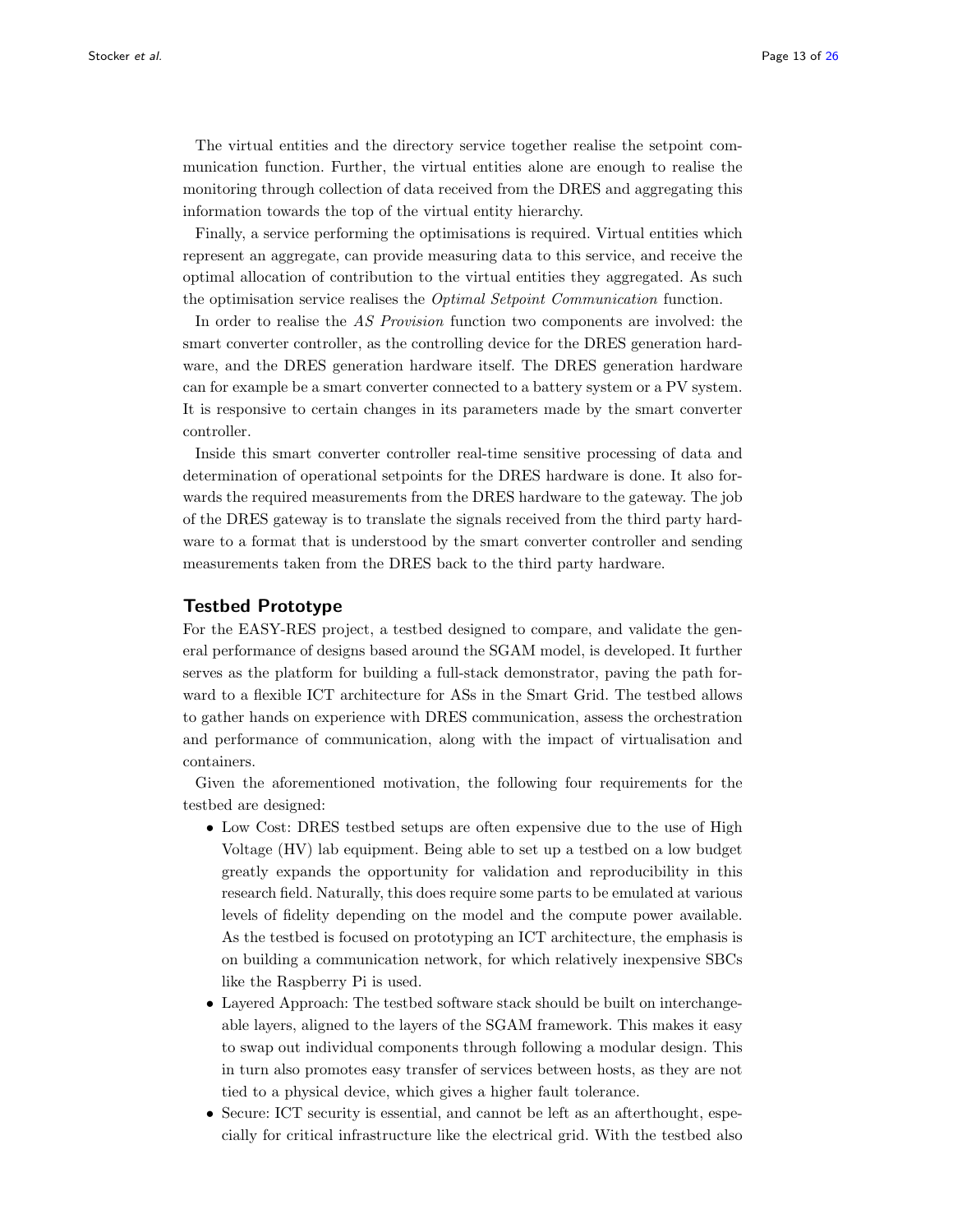functioning as a prototype, security should be a first-class citizen included from the outset, and not bolted on. While this makes it more involved to develop software, it enforces a security-first mindset and promotes the hardening of software designs.

• Flexible: The testbed should be flexible to scale in a number of dimensions based on required resources; be those financial, compute, size, or others. Furthermore it should be easy to add real hardware as hardware-in-the-loop simulation has been proven to be much more accurate (Barragán-Villarejo et al, [2020;](#page-23-14) [Thornton et al,](#page-24-11) [2017\)](#page-24-11). Using a layered approach helps in facilitating this flexibility through the concretion of specific interfaces at the points where layers meet.

#### Testbed Setup

Given the requirements set out in the previous section, a geographically distributed testbed is developed, using modern container technology to provide a flexible ICT infrastructure which serves as the base of our work. The parts of services of the testbed are easy interchangeable between software emulation and real hardware implementations through strict message-based interfaces between the layers.

#### Hardware Stack

Figure [4](#page-24-16) shows an overview of the physical components of the testbed, as implemented on three geographically distributed sites, and a centralised Manager. This particular setup is a snapshot of one instance of the testbed.

Site A is a research lab, which consists of all physical assets: an experimental DRES, with an experimental controller, monitored by a PLC (Schneider Electric Modicon TM241CEC24R), and a Human-Machine Interface (HMI) (Schneider Electric Magelis HMISTW6400) for local monitoring and control. The gateway is a Raspberry Pi 3 SBC, which facilitates a secure connection to the central Manager. The information sent to the Manager are the metrics of the DRES, as measured by the controller and send via the PLC, and set points from the Manager back to the controller. The PLC communicates via Modbus TCP to the Raspberry Pi, and via Controller Area Network (CAN) to the Controller.

Site B consists of one Raspberry Pi 3 SBC that acts as a physical gateway, and also runs an emulated versions of the PLC, controller, and DRES as present at Site A.

Site C is similar setup as Site B, but consists of four Raspberry Pi 3 SBC, each acting as a physical gateway, and also running an emulated PLC, controller, and DRES like Site B.

The Manager acts as a central hub, receiving all metrics and telemetry information from the distributed energy sources, running optimisation algorithms, sending control signals and set points back, and managing the deployment and health of software and network infrastructure. In our testbed, the Manager runs in two geographically distributed clusters of Virtual Machines (VMs). One cluster is provisioned via VMware vSphere, the other cluster is provisioned via OpenStack.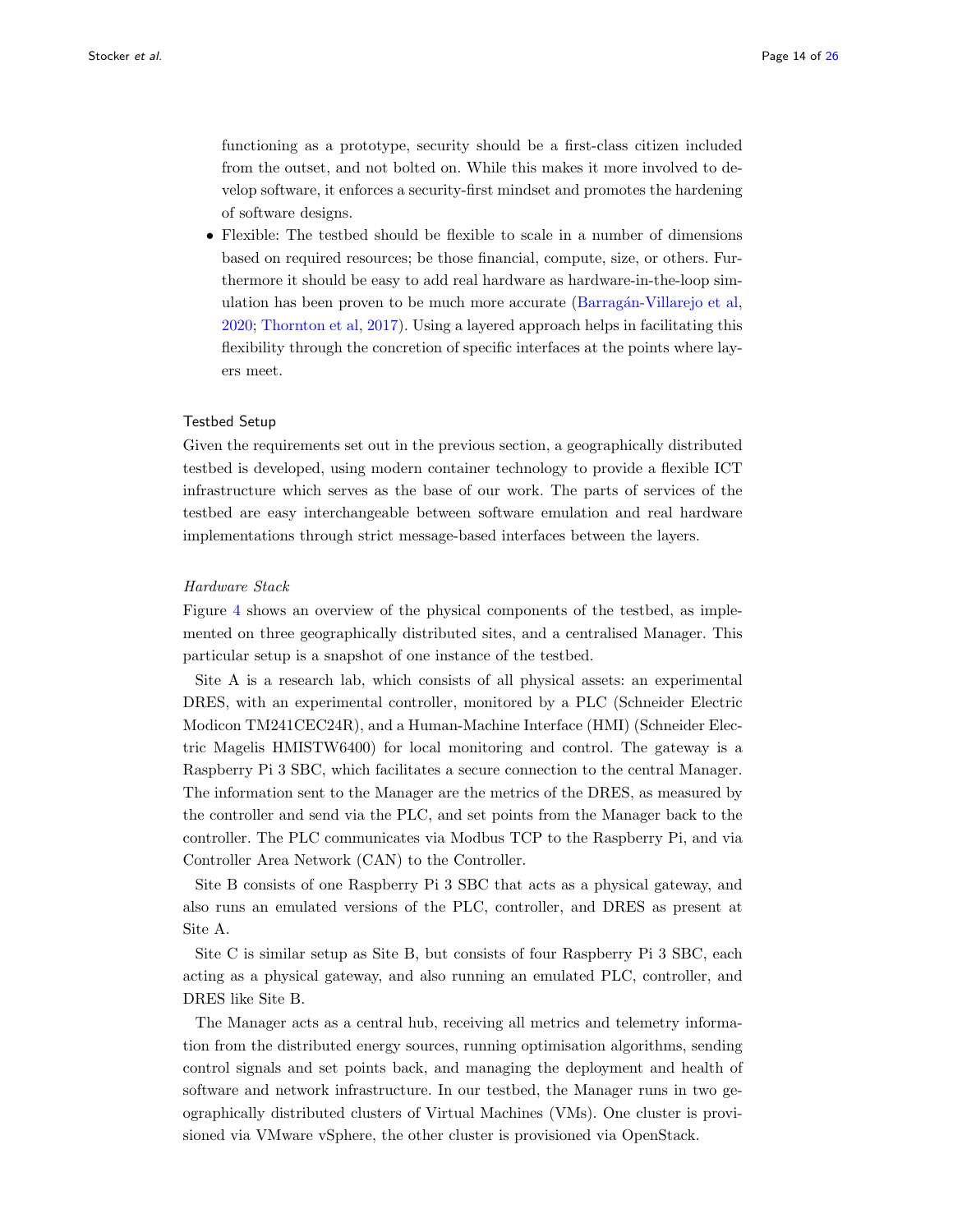## Software stack

Figure [5](#page-25-1) shows an overview of the software stack on the manager and one (virtualised) gateway node. Both the Manager and the Gateway node run various services, some directly on the host operating system (as indicated by red boxes), or in a container (as indicated by blue boxes).

Containers Both the Manager and Gateway use the Docker runtime to run most of the network services in containers. Running services in containers has several advantages.

- A container gives a known, well-defined environment, allowing the easy deployment on any system (with the right architecture) that runs a container runtime.
- Containers and container-centric design facilitate the horizontal scaling of software within a cluster; instances can be easily duplicated to handle additional load, for example.
- Compared to other virtualisation techniques like virtual machines and emulation, containers run with minimal overheads, relying on the underlying operating system to provide the process isolation [\(Gerend et al,](#page-23-15) [2019\)](#page-23-15). No work is required to replicate the operating system (like with virtual machines), or outright translate the machine instructions (as with emulation).
- Containers are an immutable snapshot of a particular service setup that can be versioned, which allows for the auditing of changes between versions, and facilitates "rolling back" to previous (known working) versions in case of failures.

Overlay Network All network communication in the testbed is done via an overlay network. Each node is connected to the Manager via a WireGuard  $VPN^{[1]}$  $VPN^{[1]}$  $VPN^{[1]}$ , creating a secure communication link for each node over the wider (insecure) Internet, ensuring that only authorised nodes can communicate with the server and other authorised nodes. WireGuard as chosen as it is faster, leaner, and more performant than the more commonly used IPsec or OpenVPN [\(Donenfeld,](#page-23-16) [2017\)](#page-23-16).

Container Orchestration The containers running on the nodes are organised via Hashicorp Nomad. Nomad<sup>[\[2\]](#page-14-1)</sup> is a workload orchestration engine that takes care of the deployment, execution, and halting of containers on all nodes in the cluster. The Manager acts as server node, while all other nodes act as client node. The server node monitors the health of each node, and can restart containers in case of failures, or report an error to the system administrator.

System Management To further help the setup and maintenance of the testbed itself, Ansible<sup>[\[3\]](#page-14-2)</sup> is deployed, which is a provisioning, configuration management, and application-deployment tool enabling infrastructure as code. This approach allows to programmatically and verifiably manage all nodes in the network, as opposed

<span id="page-14-1"></span><span id="page-14-0"></span><sup>[1]</sup><https://www.wireguard.com> [2]<https://www.nomadproject.io>

<span id="page-14-2"></span><sup>[3]</sup><https://www.ansible.com/>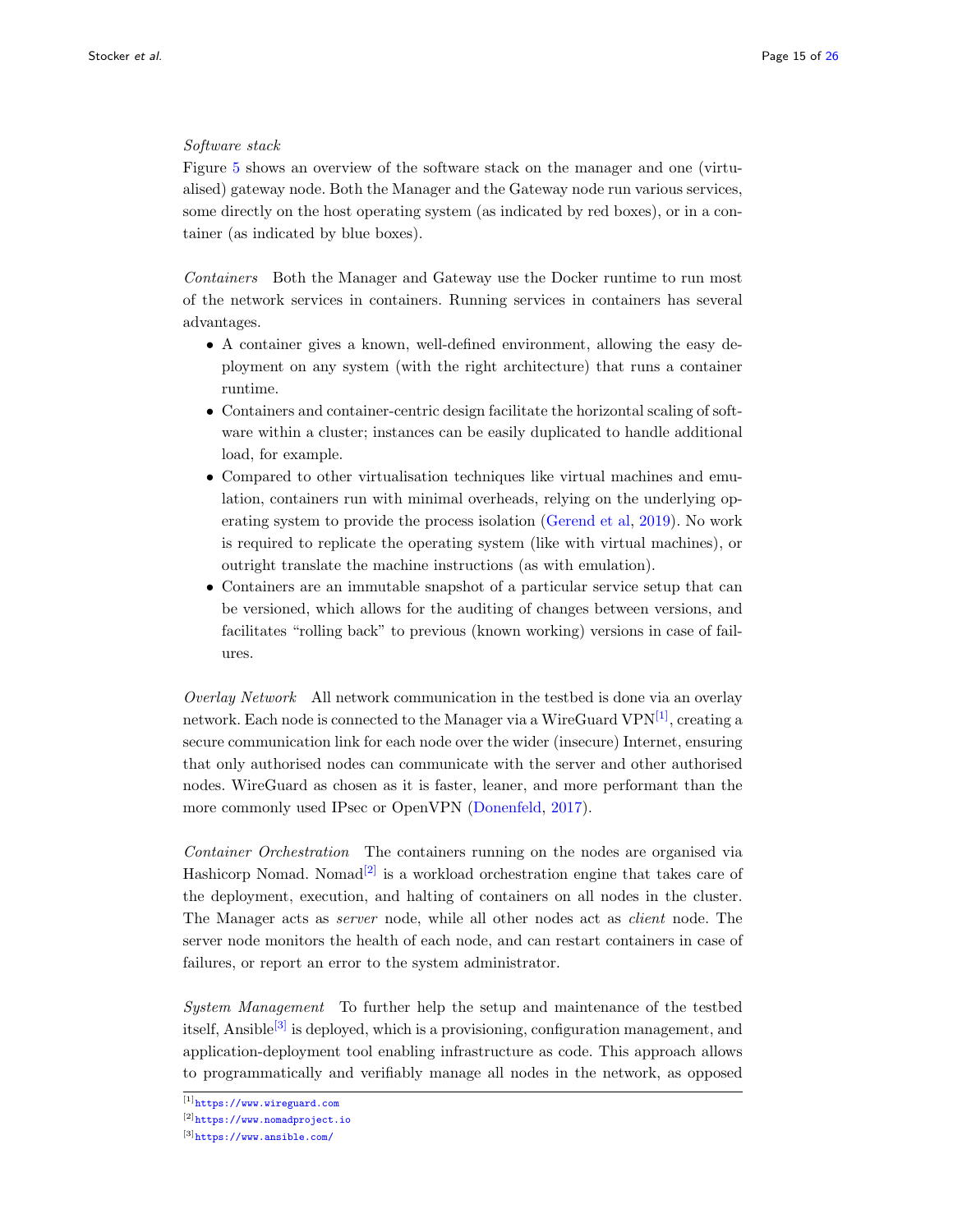to manual maintaining each node. Ansible uses the SSH services running on each gateway node for access.

Vault provides each service with the proper and up to date credentials (like SSL certificates) to enable secure and authenticated communication between the gateway node, the manager, and other systems in the network.

All these services work together to maintain the operation of a manager and gateway node. Further services, such as the MQTT agent and  $OpenEMS^{[4]}$  $OpenEMS^{[4]}$  $OpenEMS^{[4]}$  Edge service, are used to facilitate DRES operations.

DRES functions consist mostly of sending metrics such as active power, frequency and supplied ancillary service function upstream; along with receiving commands from cloud-based controllers.

Application Communication Infrastructure For our communications infrastructure, we use MQTT, a lightweight asynchronous publish-subscribe network protocol. All relevant metrics are sent (published) by the MQTT agent to the MQTT broker, which then forwards them to the relevant receivers (subscribers). We further employ Telegraf<sup>[\[5\]](#page-15-1)</sup> to receive the metrics and store them in a Time Series Database (TSDB), InfluxDB $^{[6]}$  $^{[6]}$  $^{[6]}$ . Grafana<sup>[\[7\]](#page-15-3)</sup> provides an interface for viewing the data stored in InfluxDB in interactive visualisations.

#### System and Communication Overheads

While the addition of an orchestration layer on the testbed naturally increases the workload on the cloud services and edge compute devices (the Raspberry Pis), the actual effect on the systems used is minimal. Containers present a minimal processing and memory footprint, with the focus on securing access to resources on the host through kernel name spacing mechanisms rather than full virtualisation.

On the cloud host machine used for the testbed, the overall CPU usage for the docker daemon and its associated sub-processes amounts to under 0.7% of the available compute time, along with 0.4% of the host memory, including all coordination and orchestration tasks of the other devices. On the Raspberry Pi hosts, the CPU time is less than 0.1% (it actually reported as zero, as the tools available have only 1 decimal place of accuracy), while the memory usage peaked at around 5% with the devices not running any services beyond the core swarm communications and management.

The light load is also reflected in the minimal communication  $\it{jitter}$  seen when performing bandwidth tests between devices in the swarm. Jitter is a measure of deviation from an expected periodicity for a particular operation, in this case, sending or responding to sent data as part of the bandwidth test.

If the devices were under high load or performing particularly compute- or network-intensive operations, it is extremely likely this would be reflected in an increased deviation in packet timeliness. With the base testbed configuration, this results in a packet jitter of far below a millisecond for edge-to-cloud communications

[7]<https://grafana.com/>

<span id="page-15-1"></span><span id="page-15-0"></span><sup>[4]</sup><https://openems.github.io/openems.io>

<span id="page-15-2"></span><sup>[5]</sup><https://www.influxdata.com/time-series-platform/telegraf/>

<span id="page-15-3"></span><sup>[6]</sup><https://www.influxdata.com/products/influxdb/>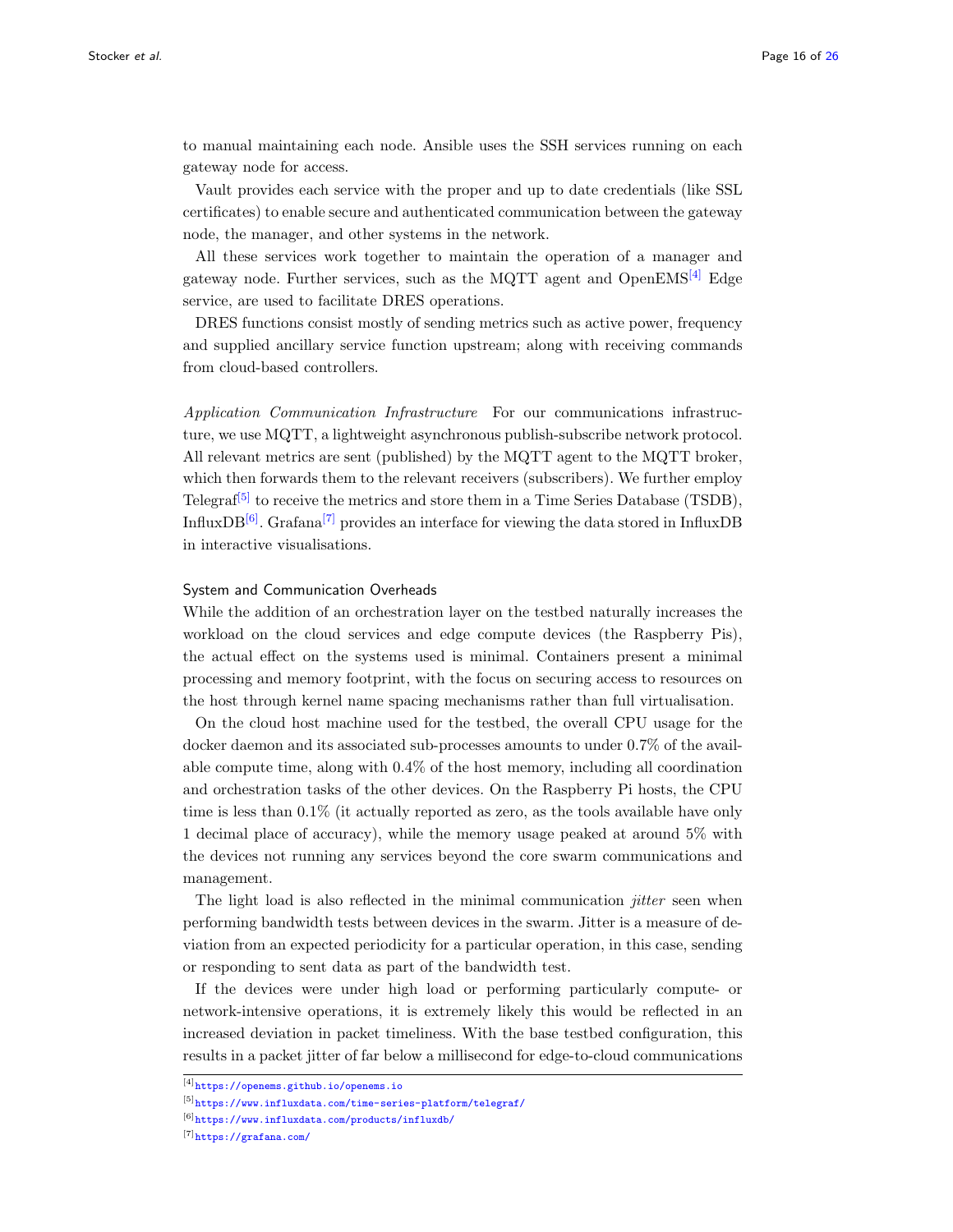as shown in Figure [6,](#page-25-2) and under 3 milliseconds for edge-to-edge communication as seen in Figure [7;](#page-25-3) this is despite using docker overlay networking through the Wire-Guard VPN, all of which is transmit through the wider internet.

Throughput figures for the swarm network are also fairly performant. The edge devices were connected to a 1000 Mbit/sec switch with a shared 56 Mbit/sec upstream connection to the internet, but are limited by the Raspberry Pi hardware itself, as the network device on the Raspberry Pi is only capable of 100 Mbit/sec. With this network configuration, the Raspberry Pi hosts attain an average throughput of approximately 34.5 Mbit/sec when communicating with the cloud host in both directions (both sending to and receiving from) which is drawn in Figure [8,](#page-25-4) and an average of approximately 27 Mbit/sec when communicating with other Raspberry Pis which is plotted in Figure [9.](#page-25-5)

## Mapping SGAM with the Testbed

This section highlights how components located in a given layer, zone and domain of the SGAM plane are mapped into the testbed. First, how the testbed can aid in the realisation of certain layers is considered followed by a discussion of the components located in one of the domains across the distribution and DERdomain.

The testbed should offer a platform to implement a prototype of the EASY-RES ICT architecture, and when considering the description of the ICT architecture SGAM model described in [Designing a New Smarter Grid with SGAM](#page-5-0) this means it needs to realise certain components of the proposed model. The mapping of the components mentioned in Figure [5](#page-25-1) to the SGAM model is shown in Figure [10](#page-25-6) which will be detailed more in the following.

#### Mapping by Layer

#### Communication and Component layer

From the standpoint of the communication and component layers, there must be certain components in the testbed which have communication links between them. On the one hand, this is fulfilled by including real hardware in the testbed; on the other hand, the virtualisation tools in the testbed offer the capability to design a stub which services as a replacement for the hardware component in tests. This approach for virtualisation was used for instances of the PLC and DER controller in the DER domain and Field / Process zones.

## Information and Function layer

Moving to the information and function layers, there must be certain applications realised in the testbed as a set of processes which interact among one another (functionality), and this interaction is characterised by certain standards (defined information objects). This strongly, depends on the application in question of course. However, the flexible virtualisation architecture allows for arbitrary processes to be run on different machines connected to the testbed. This makes it straightforward to design and implement backend services, realising the functionality required for optimisation, which are run on the cloud machines and edge services, realising the local process of a DRES, which are then run on the Raspberry Pis.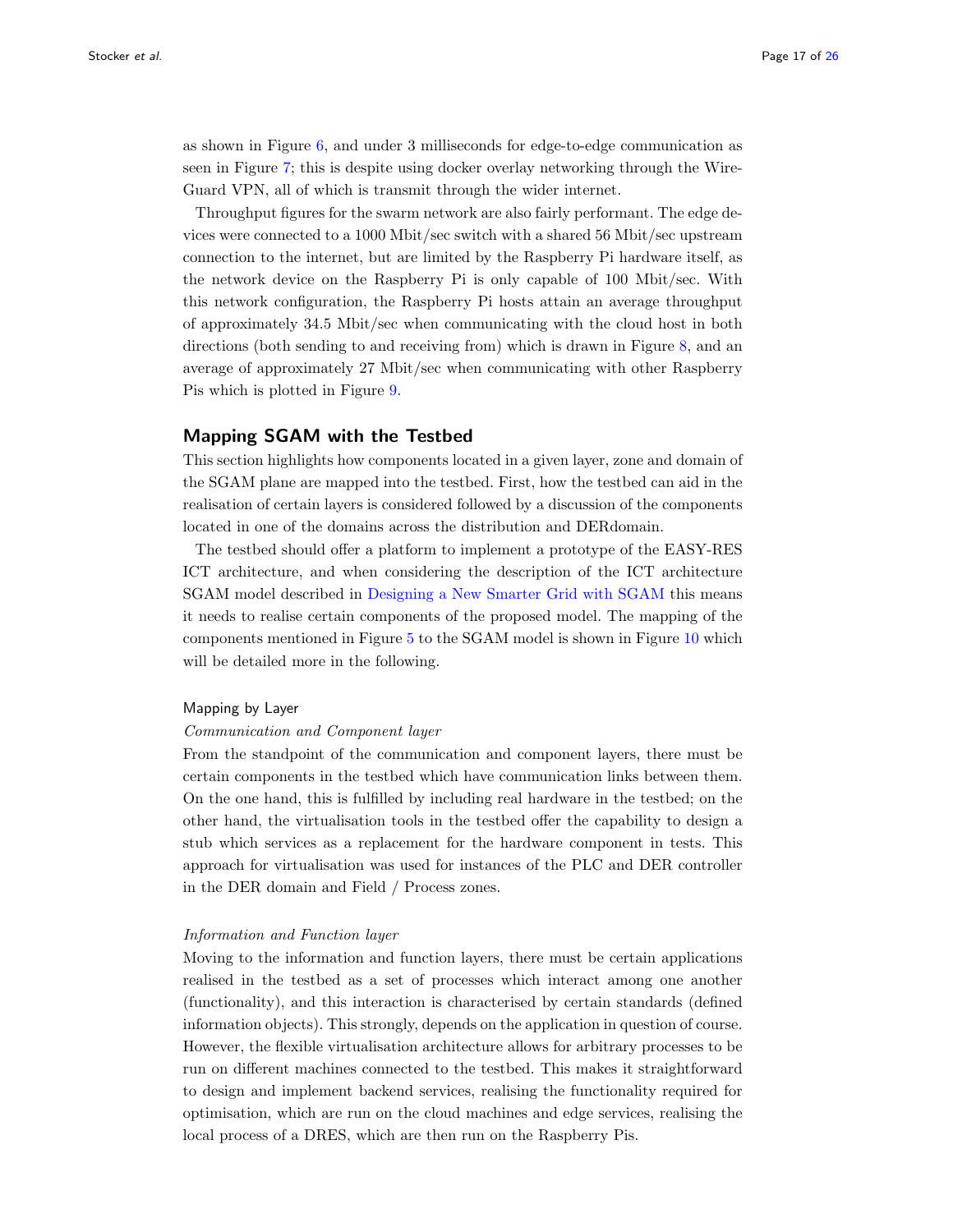#### Business Layer

Furthermore, while it is not possible to implement business goals held by certain stakeholders directly, the testbed can be utilised to run simulations, which check for the properties that the system should exhibit in order to fulfil the business goals. In this sense the testbed does not show how a business layer can be implemented but can validate that a system behaves as desired in simulations (with varying setups of components).

#### Mapping by Zone

## Process

Process components are directly related to the generation and transmission of power. For the distribution domain, this is the hardware related to distributing the electricity inside the distribution network. To put it more concretely these are the power lines, transformers, and fuses. For the DER domain, the generation hardware includes primary energy sources, batteries, and the converter. As was outlined earlier in this section it is possible to include real deployments of transformers and converters in the testbed and locate a Raspberry Pi as a controller next to them. Alternatively, these components can be included by using a simulator on a cloud machine to compute power flows or by designating a Raspberry Pi as an emulator for a converter. In the present testbed emulated DER controller are included. These are part of the components realising the Grid Service Provision function and consequentially are located in the Process Zone and DER Domain of Figure [10](#page-25-6)

## Field

Field equipment is the local control of the devices included in the process domain. In this case this can be for example the local control of a transformer, or the micro controllers located in a smart converter. In case that simulated components are included in the power grid the logic of these controller can be integrated as part of the simulation. Otherwise, the controller of the real deployment determine where these components are located. In our testbed the task is to control the ASs provision via DRES which is realised via (emulated) PLCs that fit into the Field Zone and DER domain.

#### Station

Station is the local aggregation level of the field level. In the context of the distribution domain this can be local Supervisory control and data acquisition (SCADA) or subsystem automation systems. For the DER domain, this can be a local control system that handles the local dispatching of multiple deployments co-located at the same site. It is possible to determine a Raspberry Pi as a higher level of aggregation and deploy the respective controller to it. In case said Raspberry Pi is located on the same site as the components of the field level this best mirrors the situation of multiple individual components controlled by a higher-level local controller. The deployment of our test bed decides to exclude such components which is the reason that the Station domain remains empty in Figure [10.](#page-25-6)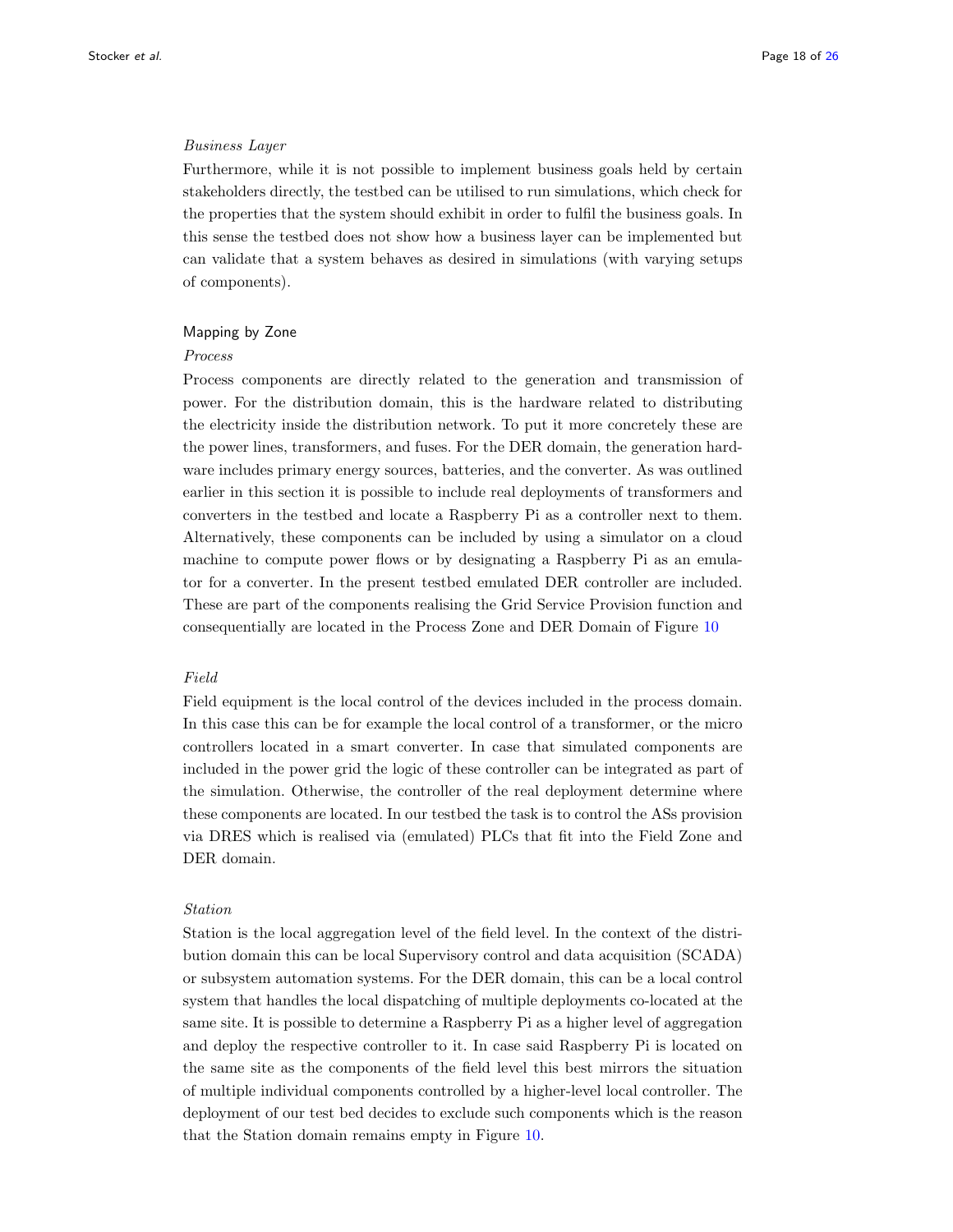#### Operation

In the operation zone the power system control for the respective domain is located. As these processes for the distribution domain likely are not located on individual sites but at a central entity (e.g., the DSO or an aggregator) they should be located on the cloud machine. The operational control of the DER domain is distributed alongside the resources and therefore should be located on a Raspberry Pi rather than on a cloud machine. An example from our testbed are the backend and edge of OpenEMS. The OpenEMS backend is involved with the setpoint computation and communication functionalities while OpenEMS edge takes the responsibility of controlling the DRES locally. Its communication is aided by an MQTT agent to realize publish-subscribe style communication for monitoring. The overlay network is created using WireGuard and access to it requires to be part of the PKI which is built by the Vault Agent as the client software and the Vault PKI as the server. Taken together this enables a secure overlay network over which communication takes place. Within the SGAM plane the OpenEMS Backend, Vault PKI and MQTT broker are treated as centralised entities located in the Distribution domain, while the OpenEMS edge, MQTT agent and Vault agent components are required locally at the Raspberry Pi and therefore located in the DER domain of Figure [10.](#page-25-6)

#### Enterprise and Market

Components located in the Enterprise zone are responsible for the commercial and organisation processes while the Market zone contains trading processes. For completeness a cloud service is included in the mapping of Figure [10](#page-25-6) that simulates request for AS calculated through mechanisms in these two zones. Despite this the operation of these zones is not of primary interest to this paper as no new approach to structuring the business case between the SO, third party and DRES owner is presented. Companies (e.g. [Kiwi Power](#page-23-13) [\(2022\)](#page-23-13)) are starting to push into these fields with integrating DRES better to aid synchronous generation. As a basis for the future presentation of business cases deployed to the testbed, we give an intuition of where to locate these components within the testbed and SGAM.

For the enterprise layer a main concern for the operation of the business processes is the accounting of services provided. For the distribution domain the accounting generally requires information from many other components in the system and are usually executed centralised at the corresponding organisation. Therefore, they can best be located on a machine inside the cloud of the testbed. Owners of multiple DRES may wish to deploy applications that provide aggregated billing and accounting for their DRES which are then located in this domain but in the DER zone instead. For owners of multiple DRES installations applications providing aggregated billing information about these DRES are located in this domain. These systems are likely centralised or even self-hosted by the owners of multiple DRES which indicates they should be located on a cloud machine.

The market zone deals with trading processes. Our stand-in for this is the aforementioned service simulating the request for AS. Usually, the market platforms to which offers are submitted will be realised in the cloud rather than on edge devices. Therefore, these would be deployed as cloud services. The resulting service is then located in the Distribution domain of the market zone. Whereas actors submitting their offers to the market may indeed be deployed on the Raspberry Pis.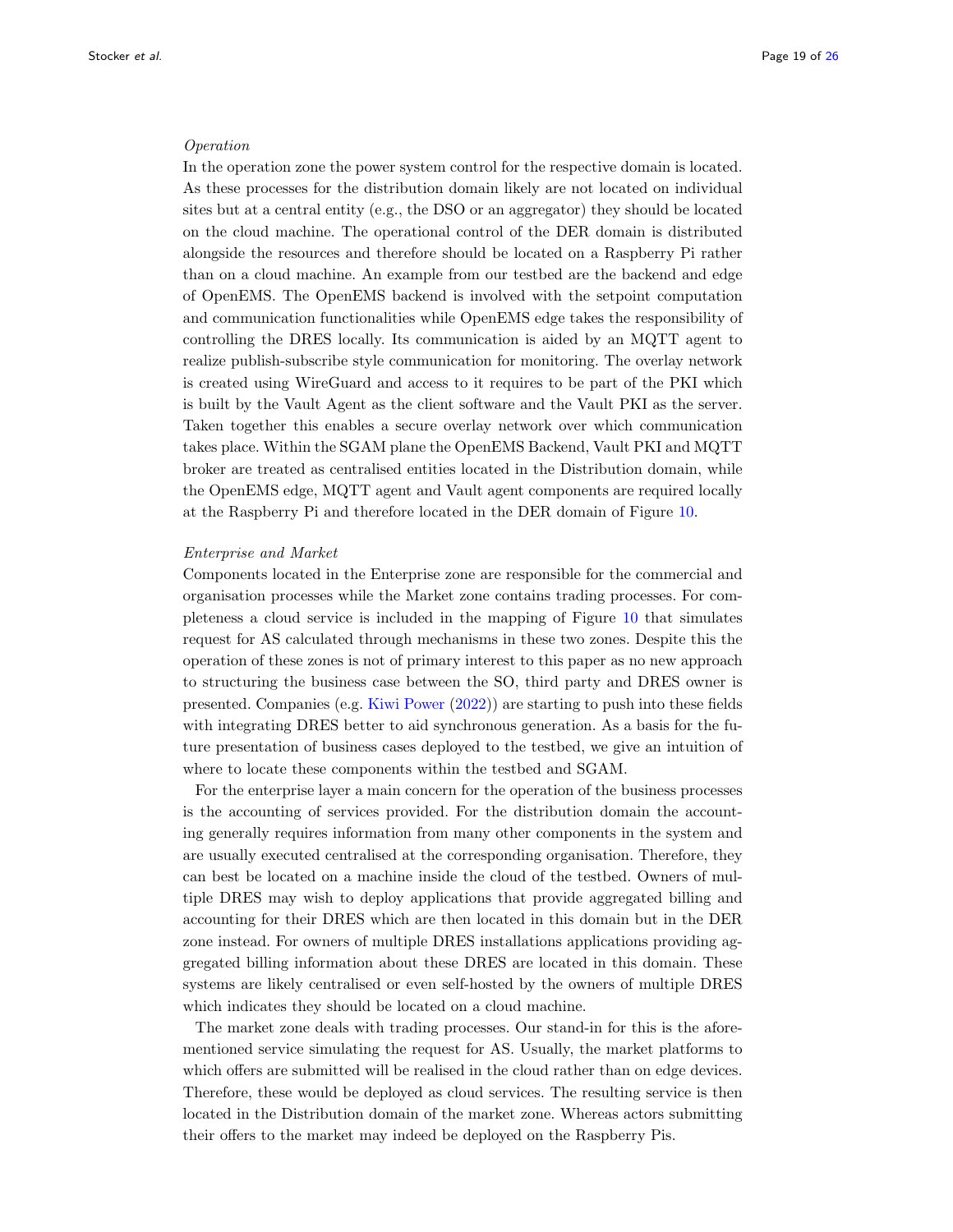## <span id="page-19-0"></span>**Discussion**

The realisation of a system which complies with the SGAM model has historically been quite challenging, with much of the functionality tied to the specific hardware components used. However, with modern design and development practices, coupled with new orchestration techniques it is possible to create a platform on to which novel testing regimes can be constructed.

The testbed design presented here supplies the needs of research in addition to closely aligning with the requirements of a large-scale distributed production system. Hardware in-the-loop based designs are increasingly necessary for accurate simulation of complex systems as the interactions between components reach higher complexities. While at the current stages our design is mainly focused on the lower levels of the SGAM model; the flexibility included allows the precise level at which the software stack can be used to be altered to match the requirements of any simulation, paving the way for future expansion.

Unfortunately, the application of the SGAM model to large-scale projects is a double-edged sword, whereby the tools it provides are particularly useful for formalising interactions between components, and where the responsibility for individual components starts and ends; it is also unfortunately a complex and (albeit necessarily) difficult tool to initially apply.

The different levels of abstraction when describing the SGAM model and the testbed structure are an example of this; the testbed is a concrete, technology focused implementation using specific software and tools, and is subject to any number of real-world constraints — environmental, human, and otherwise — whereas the SGAM model is intentionally very abstract and focuses on systems and interactions from a high-level. This difference in approaches can mean that consolidating the system entire into a single homogeneous design view is quite tricky, necessitating the inclusion of out-of-model descriptions for particular configurations, as the model itself does not capture these directly.

In particular, the mapping from specific SGAM zones and domains to specific software and hardware components has to be initially developed in parallel, including the implementation and the model, as the decisions made required knowledge of both and a certain amount of balancing and trade-off to reach a complete system structure.

## Security of the Testbed

Security of the test bed is achieved by deploying containers and connecting them via the overlay network established using Wireguard VPN aided by the PKI established using Vault. For a device to be able to participate in this network in the first place, it must be assigned a pair of a public and a private key in the PKI system. On the one hand, this enables the encryption of messages which prevents man-in-themiddle or eavesdropping type attacks; on the other hand, a message signed using a specific key can be used to identify the sender. Therefore, if messages containing malicious data are detected, the participant sending them can be determined and appropriate action can be taken such as removing the offender from the overlay network.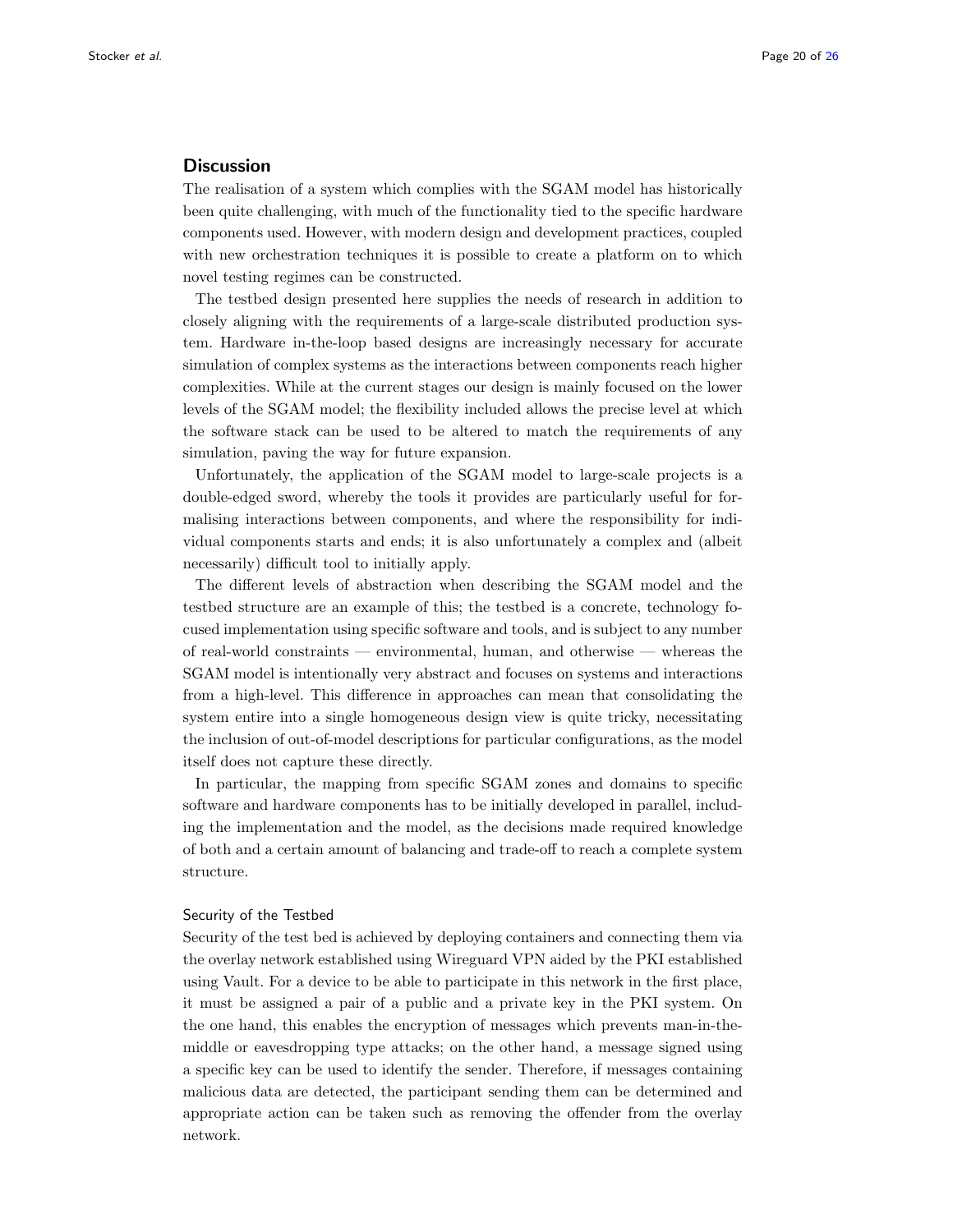The deployment of containers offers another advantage. When a container is detected to malfunction either due to malicious actions taken against, accidents or environmental influence it can be rebuilt from its image to restore its operation to the initial settings which can remove the cause for the malfunction in many cases. Furthermore, this ease of re-instantiating a container can help to deflect denial-ofservice type attacks by migrating to another more powerful machine to withstand the attack. Further such attacks are made difficult as the attacker first, needs to gain access to a sufficiently large number of devices participating in the overlay network.

## Issues with Geo-diverse Testbed deployments

The testbed structure described in this paper is intended to be flexible and have minimal impact on any existing structure at implementer sites, although does sometimes fall foul of particularly exotic host site network configurations. Notably, the technologies used here mean that only the coordinating host be visible externally, and all other participating nodes can connect to one another via this central point without the introduction of a dedicated piece of ingress controlling software.

This does bring up the obvious concerns related to bandwidth availability between equipment at the edges of the network, as they would necessitate communications with one or more intermediate hosts rather than using a direct link. However, as the vast majority of the network traffic to and from edge devices is likely to be directed between the edge and the cloud services, this deficit in a direct link should pose no problem under normal circumstances.

It is possible to peer directly between sites using the WireGuard VPN, should this become a particular pinch point for performance. Additional links could be created to offer shorter, faster, alternate routes, in addition to providing further resilience against failures. Indeed, in a large-scale production deployment, it would be expected that such links be created as a matter of course to reduce single-point failure probabilities.

#### Hardware Concerns

The Raspberry Pi platform is more than powerful enough to run all services as well as communication and management tasks local to the edges, and consumes only small amounts of energy to do so. Unfortunately, however, the choices for some hardware components have been made based on keeping the price of the unit down, rather than to ensure long-running stability; namely, the choices for storage and network hardware.

The Raspberry Pi uses an SD card for storage, and as flash storage has a limited lifespan — despite efforts to extend this [Chang et al](#page-23-17) [\(2007\)](#page-23-17) — it presents problems for systems working with large amounts of ephemeral data or exceptionally long runtimes. In the case of a short-term testbed deployment, this is not a concern, but if the hardware is to be suggested for longer-term usage in real-world deployments, then industrialised versions of the standard hardware, or better storage media (such as USB-attached solid-state disks) should be used, despite the additional costs and configuration changes.

Furthermore, the Ethernet network connection on the Raspberry Pi is only capable of 100 Mbit/s, which, while more than adequate for single site deployments,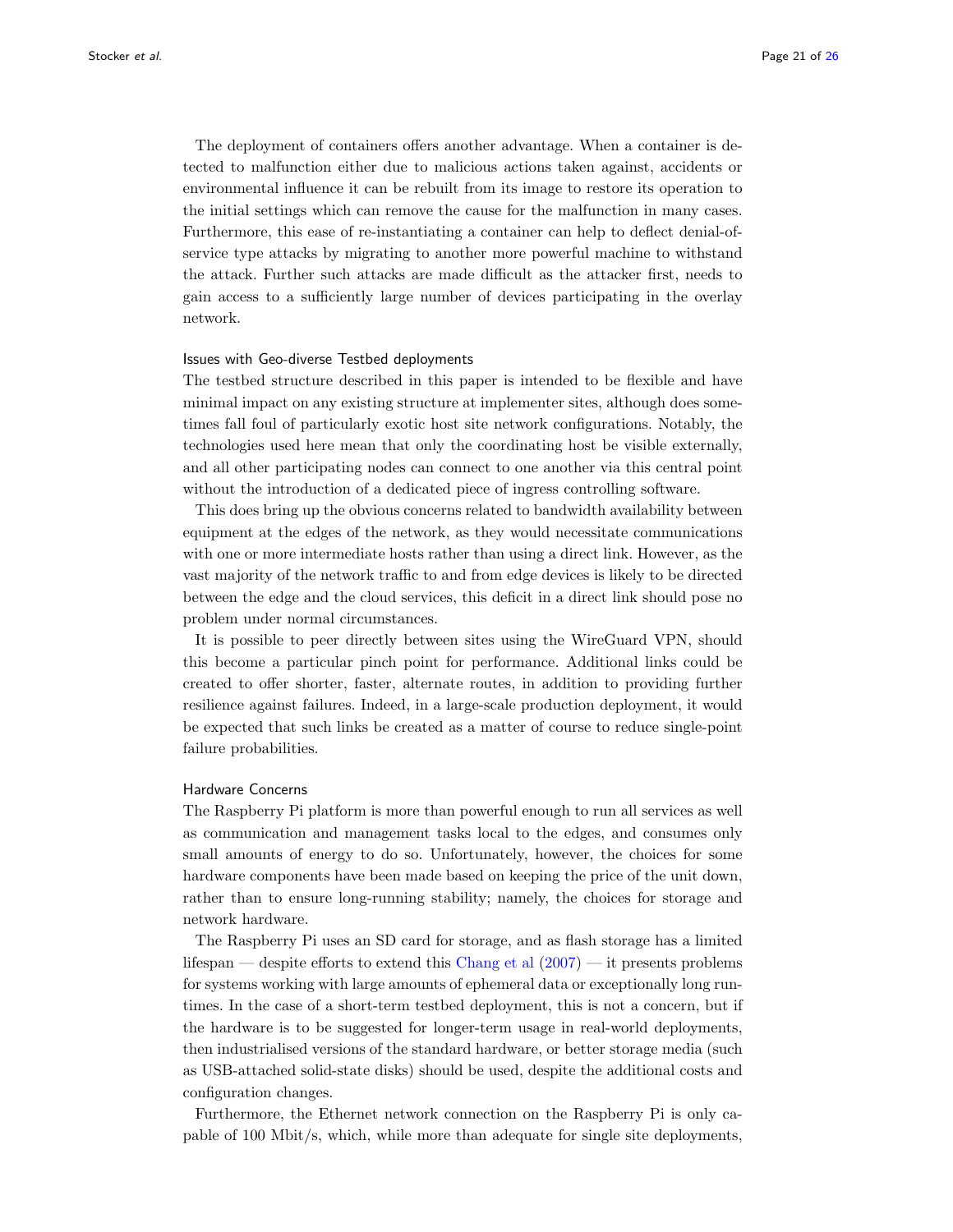could be saturated if a single Raspberry Pi were used as a gateway for an entire DRES deployment.

## <span id="page-21-0"></span>Conclusion

The Smart Grid is an important evolution of the electricity grid, changing from a top-heavy, strictly hierarchical, and downstream distribution of energy generation and consumption to a distributed bi-directional generation and consumption system through the growing use of Distributed Renewable Energy Sources (DRESs), complementing or even replacing the traditional centralised fossil-fuel powered energy sources.

While decentralising energy production, there is a need for distributed control to balance the grid, ensuring demand and supply are in equilibrium, to provide proper operation of the electrical grid. The mechanisms used to achieve this balance, such as frequency, voltage control and inertial response, are often referred to as Ancillary Service (AS). How AS can be implemented is well understood for traditional energy sources - such as synchronous generators - but the distributed and often intermittent nature of DRESs poses new challenges. The goal of the EASY-RES project is to develop new methods and approaches to ease the integration of DRES into the Smart Grid, making them behave more like traditional macro-scale sources.

An important part in enabling a distributed grid control design is having a well understood, distributed ICT infrastructure, and reasoning about such an ICT architecture is challenging in isolation. The Smart Grid Architecture Model (SGAM) is an architectural framework, covering all aspects of ICT, technical, and business functions within larger grid designs; it includes many parties involved in the Smart Grid (DSOs, TSOs, and other related industries). The common framework it provides helps in understanding, developing, and integrating the Smart Grid. Within this framework, an architecture to enable the provision of ASs using the capacities of DRESs was presented here.

A demonstration of the architecture was developed as a low-cost Smart Grid testbed which currently implements the lower-level parts of this architecture. The testbed is designed to be flexible by making extensive use of virtualisation. This method allows us to cleanly separate various systems and responsibilities which enables swapping out parts if required. The testbed also allows replacement of an emulated DRESs with real hardware, without any changes to the code. The deployment presented in this paper was found to provide sufficient performance with an average throughput of 27 MBit/sec between the Raspberry Pis and of 34.5 Mbit/sec between a Raspberry Pi and the cloud. The jitter in these cases was found to be below 3 milliseconds and below 1 millisecond respectively.

Finally, we explained how the testbed maps to the SGAM model to show how it helps in analysing various instances of inter-operability. In doing so the system design has been substantially verified.

#### Future Work

With the initial testbed deployment, only a small network was set up, comprised of only 4 sites. We are now working on adding more geographically distributed DRESs, both in virtualised and physical form to identify issues with the scalability of this approach, and further proving the generality of our approach.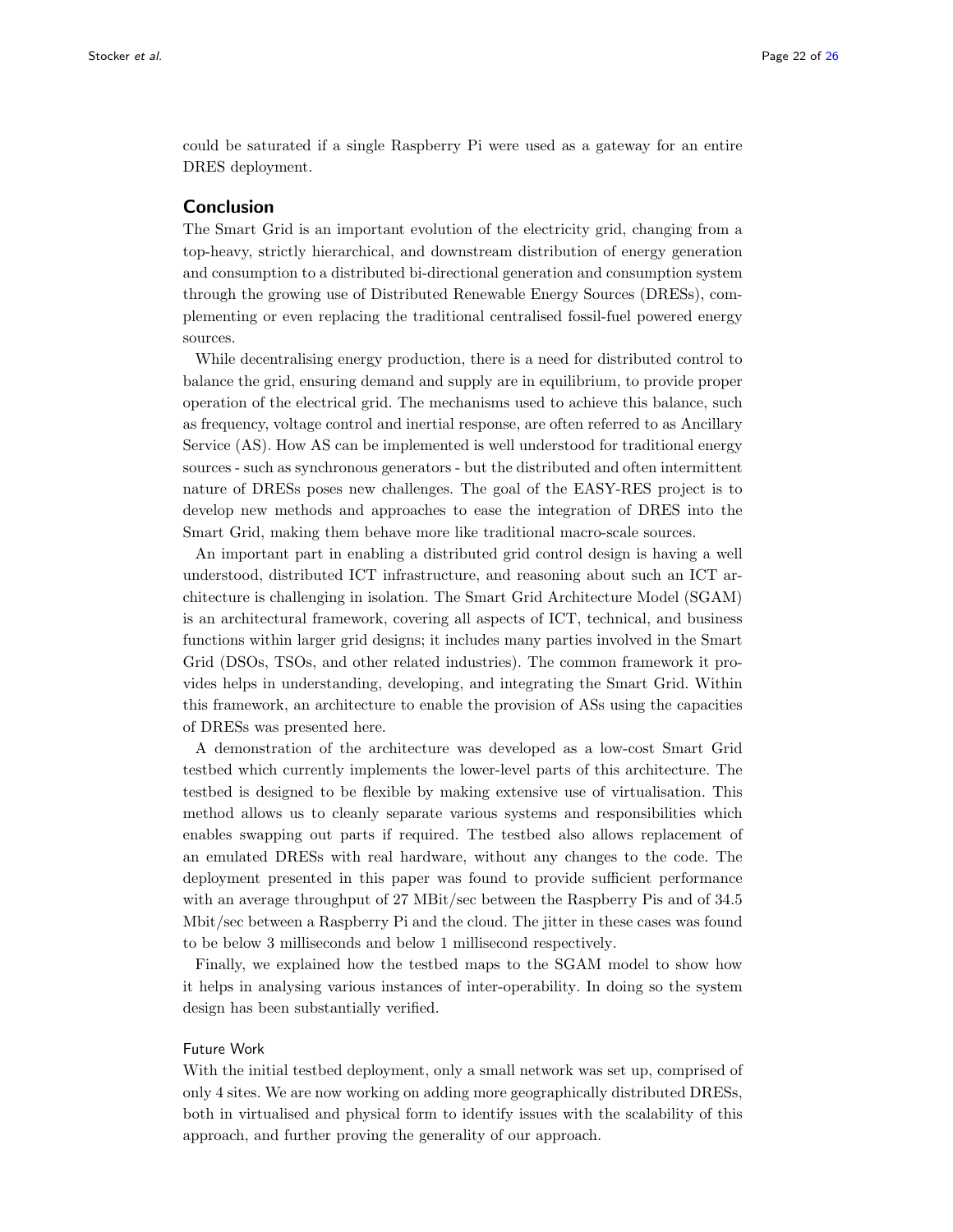Additionally, the testbed has currently focused on the 'edge' of a Smart Grid, integrating various DRESs and ensuring a secure bidirectional communication channel to management systems for monitoring and control. The next step is to integrate the optimisation work that has already been done in the project, and the accounting work which will extend the functionality across low-level DRES controllers and towards a greater complexity of cloud services. Ultimately, the goal is to provide an end-to-end testing environment of a full Smart Grid with geographically distributed DRESs involving hardware in-the-loop equipment and involving the complete set of stakeholders (DSOs, TSOs, DRES owners).

The future plan is for this end-to-end testing environments to be instantiated for different business cases related to the trading of AS either on a per AS basis or as aggregated provision of bundled AS. Such studies can yield insights into key performance indicators of the testbed such as adequacy of the possible monitoring resolution, stress on the data storage in the system in both the read and write direction and the delay times for scheduling the AS provision during normal and emergency operations. The architecture presented in this paper is intended to be a foundation for building such scenarios in the near future.

# <span id="page-22-0"></span>Appendix 1 SGAM

The smart grid architecture model (SGAM) was created by CEN, CENELEC, ETSI and is defined in CEN-CENELEC-ETSI Smart Grid Co-Ordination Group Smart Grid Reference Architecture [Bruinenberg et al](#page-23-12) [\(2012\)](#page-23-12). The main purpose of SGAM is to model interactions between different components of a system, where mainly the exchange of information is characterised. The framework models these interactions in three dimensions: Domains, Zones and Layers.

The five layers represent the interoperability from different viewpoints on the system, allowing for the consideration of the business goals and involved stakeholders, a functional view of the system, the information exchange and related standards, communication protocols and finally, the hardware and software components used to implement the system.

On each layer of the model a plane composed of domains and zones is presented. The five domains, generation, transmission, distribution, DER and customer premises, are derived from the different domains of the electrical energy production and conversion chain. The six zones are based on the automation pyramid; process, field, station and operation, along with two additional zones for enterprise and market concerns. A visual representation of this three dimensional model is shown in Figure [11.](#page-25-7)

Employing the SGAM framework offers several advantages, as can be seen by the variety of already preexisting approaches which utilise it as were described in [Uslar](#page-24-17) [et al](#page-24-17) [\(2019\)](#page-24-17). The structure of model allows for a holistic view on the system, which is useful for finding interoperability problems [Messinis et al](#page-24-2) [\(2016\)](#page-24-2), and ensures consistency by tracing the components through the SGAM layers, highlighting the places where a given architecture design may be insufficient.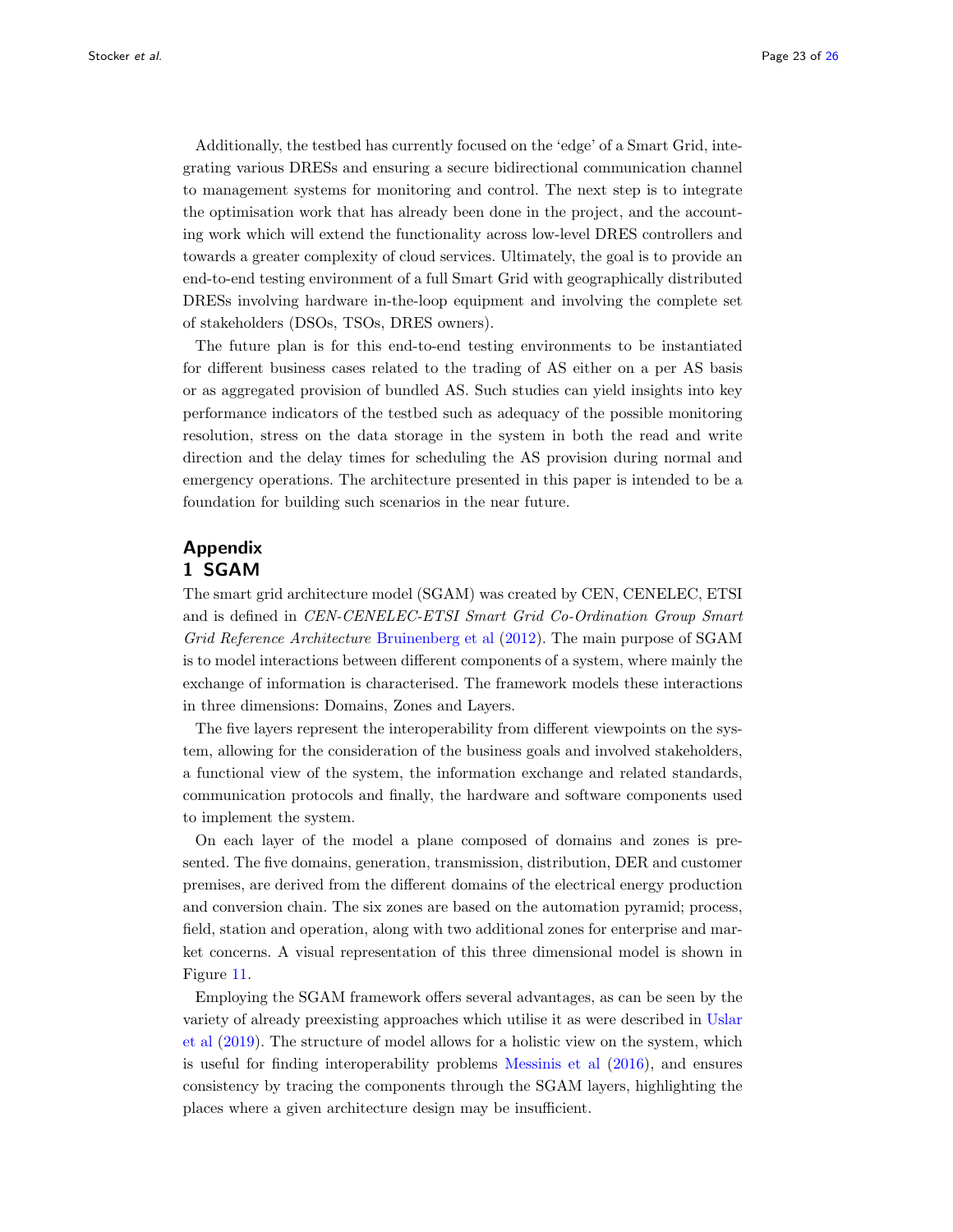#### Funding

This work has received funding from the European Union's Horizon 2020 research and innovation programme via the "EASY-RES" project under grant agreement No 764090.

<span id="page-23-2"></span><span id="page-23-1"></span>

#### Abbreviations

AS: Ancillary Service; CAN: Controller Area Network; DER: Distributed Energy Resource; DRES: Distributed Renewable Energy Source; DSO: Distribution System Operator; DSP: Digital Signal Processor; EV: Electric Vehicle; HMI: Human-Machine Interface; HV: High Voltage; ICT: Information and Communications Technology; IoT: Internet of Things; LV: Low Voltage; MV: Medium Voltage; NIST: National Institute of Standards and Technology; PLC: Programmable Logic Controller; PV: PhotoVoltaic; RES: Renewable Energy Source; SBC: Single Board Computer; SCADA: Supervisory control and data acquisition; SG: Synchronous Generator; SGAM: Smart Grid Architecture Model; SO: System Operator; TSDB: Time Series Database; TSO: Transmission System Operator; VM: Virtual Machine; VPN: Virtual Private Network

#### Competing interests

The authors declare that they have no competing interests.

#### Consent for publication

The authors read and approved the published version of this article.

#### Authors' contributions

Armin Stocker (AS1), Ali Alshawish (AA), Martin Bor (MB), John Vidler (JV), Antonios Gouglidis (AG), Andrew Scott (AS2), Angelos Marnerides (AM), Hermann De Meer (HDM), and David Hutchison (DH) conceptualization, methodology: AS1, HDM, AG, AM; software, investigation: AS1, AA, JV, MB; writing-original draft preparation: AS1, JV, MB; writing-review and editing: AA, HDM, AG, DH; supervision: AG, AS2, AM, HDM; funding acquisition: HDM, AM, DH.

#### Author details

<span id="page-23-0"></span> $^1$ Computer Networks and Computer Communications, University of Passau, Passau, Germany.  $\,{}^2$ School of Computing and Communications, Lancaster University, Lancaster, United Kingdom. <sup>3</sup>School of Computing Science, University of Glasgow, Glasgow, United Kingdom.

#### References

- <span id="page-23-14"></span>Barragán-Villarejo M, García-López FdP, Marano-Marcolini A, Maza-Ortega JM (2020) Power system hardware in the loop (pshil): A holistic testing approach for smart grid technologies. Energies 13(15), , URL <https://www.mdpi.com/1996-1073/13/15/3858>
- <span id="page-23-12"></span>Bruinenberg J, Colton L, Darmois E, Dorn J, Doyle J, Elloumi O, Englert H, Forbes R, Heiles J, P H, et al (2012) Cen-cenelec-etsi smart grid co-ordination group smart grid reference architecture. URL

<span id="page-23-17"></span>[https://ec.europa.eu/energy/sites/ener/files/documents/xpert\\_group1\\_reference\\_architecture.pdf](https://ec.europa.eu/energy/sites/ener/files/documents/xpert_group1_reference_architecture.pdf) Chang YH, Hsieh JW, Kuo TW (2007) Endurance enhancement of flash-memory storage systems: An efficient static wear leveling design. In: Proceedings of the 44th annual Design Automation Conference, pp 212–217

<span id="page-23-16"></span>Donenfeld JA (2017) Wireguard: Next generation kernel network tunnel. In: NDSS

<span id="page-23-11"></span>Estebsari A, Barbierato L, Bahmanyar A, Bottaccioli L, Macii E, Patti E (2019) A sgam-based test platform to develop a scheme for wide area measurement-free monitoring of smart grids under high pv penetration. Energies 12(8), , URL <https://www.mdpi.com/1996-1073/12/8/1417>

<span id="page-23-15"></span>Gerend J, Coulter D, Lohr H, Ross E (2019) Microsoft: Containers vs. virtual machines.

<https://docs.microsoft.com/en-us/virtualization/windowscontainers/about/containers-vs-vm>

<span id="page-23-5"></span>Gouglidis A, Green B, Hutchison D, Alshawish A, de Meer H (2018) Surveillance and security: protecting electricity utilities and other critical infrastructures. Energy Inform 1(1):15, , URL

<https://doi.org/10.1186/s42162-018-0019-1>

- <span id="page-23-9"></span>Hammad E, Farraj A, Kundur D (2019) On effective virtual inertia of storage-based distributed control for transient stability. IEEE Transactions on Smart Grid 10(1):327–336,
- <span id="page-23-10"></span>Hooshyar H, Vanfretti L (2017) A sgam-based architecture for synchrophasor applications facilitating tso/dso interactions. In: IEEE Power Energy Society Innovative Smart Grid Technologies Conference (ISGT), Arlington, VA, USA, pp 1–5
- <span id="page-23-4"></span>Jindal A, Marnerides AK, Gouglidis A, Mauthe A, Hutchison D (2019) Communication standards for distributed renewable energy sources integration in future electricity distribution networks. In: IEEE International Conference on Acoustics, Speech and Signal Processing (ICASSP), Brighton, UK, pp 8390–8393,
- <span id="page-23-6"></span>Jindal A, Marnerides AK, Scott A, Hutchison D (2019) Identifying security challenges in renewable energy systems: A wind turbine case study. In: Proceedings of the Tenth ACM International Conference on Future Energy Systems, Association for Computing Machinery, New York, NY, USA, e-Energy '19, p 370–372, , URL <https://doi.org/10.1145/3307772.3330154>
- <span id="page-23-3"></span>Jindal A, Kronawitter J, Kühn R, Bor M, de Meer H, Gouglidis A, Hutchison D, Marnerides AK, Scott A, Mauthe A (2020) A flexible ict architecture to support ancillary services in future electricity distribution networks: an accounting use case for dsos. Energy Inform 3(1):6, , URL <https://doi.org/10.1186/s42162-020-00111-x>
- <span id="page-23-8"></span>Kim H, Kim YJ, Yang K, Thottan M (2011) Cloud-based demand response for smart grid: Architecture and distributed algorithms. In: 2011 IEEE International Conference on Smart Grid Communications (SmartGridComm), pp 398–403,
- <span id="page-23-13"></span>Kiwi Power (2022) Kiwi powered website. URL <https://www.kiwipowered.com/about>
- <span id="page-23-7"></span>Kryonidis GC, Demoulias CS, Papagiannis GK (2019) A new voltage control scheme for active medium-voltage (mv) networks. Electr Power Syst Res 169:53 – 64, , URL
	- <http://www.sciencedirect.com/science/article/pii/S0378779618304115>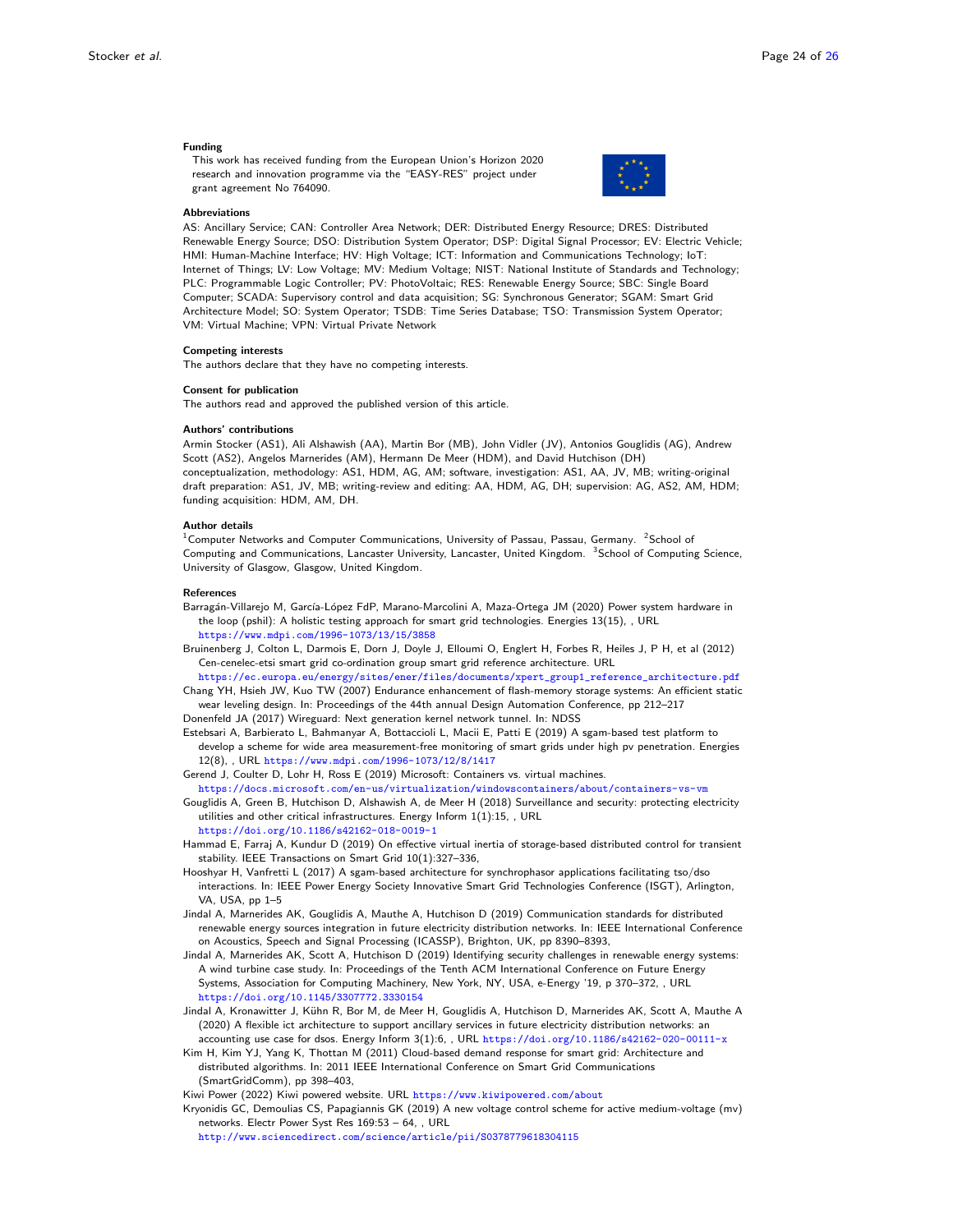- <span id="page-24-12"></span>Langset T (2021) Implementation of data hubs in the Nordic countries. Tech. rep., Nordic Energy Regulators, URL [http://www.nordicenergyregulators.org/wp-content/uploads/2021/12/6.](http://www.nordicenergyregulators.org/wp-content/uploads/2021/12/6.1-NordREG-Status-report-on-data-hubs-2021.pdf) [1-NordREG-Status-report-on-data-hubs-2021.pdf](http://www.nordicenergyregulators.org/wp-content/uploads/2021/12/6.1-NordREG-Status-report-on-data-hubs-2021.pdf)
- <span id="page-24-7"></span>Leal A, Botero F (2021) An architecture for power substations communication networks based on sdn and virtualization paradigms. Revista Facultad de Ingeniería, Universidad de Antioquia (100):48-66
- <span id="page-24-8"></span>Leal A, Botero JF (2019) Defining a reliable network topology in software-defined power substations. IEEE Access 7:14,323–14,339,
- <span id="page-24-15"></span>Lehnhoff S, Rohjans S, Uslar M, Mahnke W (2012) Opc unified architecture: A service-oriented architecture for smart grids. In: First International Workshop on Software Engineering Challenges for the Smart Grid (SE-SmartGrids), Zurich, Switzerland, pp 1–7,
- <span id="page-24-4"></span>Luciano M, Helfried B, Emilio R, Chris C, Thomas I S, Graeme M B (2017) Grid of the future and the need for a decentralised control architecture: the web-of-cells concept. CIRED - Open Access Proceedings Journal 2017:1162–1166(4)
- <span id="page-24-5"></span>Merino J, Rodriguez-Seco JE, Garcia-Villalba I, Temiz A, Caerts C, Schwalbe R, Strasser T (2017) Electra irp voltage control strategy for enhancing power system stability in future grid architectures. CIRED - Open Access Proceedings Journal 2017:1068–1072(4),
- <span id="page-24-2"></span>Messinis G, Dimeas A, Hatziargyriou N, Kokos I, Lamprinos I (2016) Ict tools for enabling smart grid players' flexibility through vpp and dr services. In: 13th International Conference on the European Energy Market (EEM), Porto, Portugal, pp 1–5
- <span id="page-24-10"></span>Potenciano Menci S, Le Baut J, Matanza Domingo J, López López G, Cossent Arín R, Pio Silva M (2020) A novel methodology for the scalability analysis of ict systems for smart grids based on sgam: the integrid project approach. Energies 13(15):3818
- <span id="page-24-3"></span>Radi M, Taylor G, Uslar M, Köhlke J, Suljanovic N (2019) Bidirectional power and data flow via enhanced portal based tso-dso coordination. In: 54th International Universities Power Engineering Conference (UPEC), Bucharest, Romania, pp 1–5
- <span id="page-24-9"></span>Sirviö KH, Laaksonen H, Kauhaniemi K, Hatziargyriou N (2021) Evolution of the electricity distribution networks—active management architecture schemes and microgrid control functionalities. Applied Sciences 11(6):2793
- <span id="page-24-11"></span>Thornton M, Smidt H, Schwarzer V, Motalleb M, Ghorbani R (2017) Internet-of-things hardware-in-the-loop simulation testbed for demand response ancillary services. Materials for Energy, Efficiency and Sustainability, TechConnect Briefs pp 66–69
- <span id="page-24-6"></span>Tian P, Xiao X, Wang K, Ding R (2016) A hierarchical energy management system based on hierarchical optimization for microgrid community economic operation. IEEE Trans Smart Grid 7(5):2230–2241,
- <span id="page-24-17"></span>Uslar M, Rohjans S, Neureiter C, Pröstl Andrén F, Velasquez J, Steinbrink C, Efthymiou V, Migliavacca G, Horsmanheimo S, Brunner H, Strasser TI (2019) Applying the smart grid architecture model for designing and validating system-of-systems in the power and energy domain: A european perspective. Energies 12(2), , URL <https://www.mdpi.com/1996-1073/12/2/258>
- <span id="page-24-1"></span>Yuen C, Oudalov A, Timbus A (2011) The provision of frequency control reserves from multiple microgrids. IEEE Trans Ind Electron 58(1):173–183,

#### Figures

<span id="page-24-0"></span>Figure 1: Schematic representation of the future smart grid.

<span id="page-24-13"></span>Figure 2: Function layer of the proposed architecture.

<span id="page-24-14"></span>Figure 3: Component layer of the proposed architecture.

<span id="page-24-16"></span>Figure 4: Testbed system architecture. Solid boxes indicate physical assets, dashed boxes indicate virtualised assets.